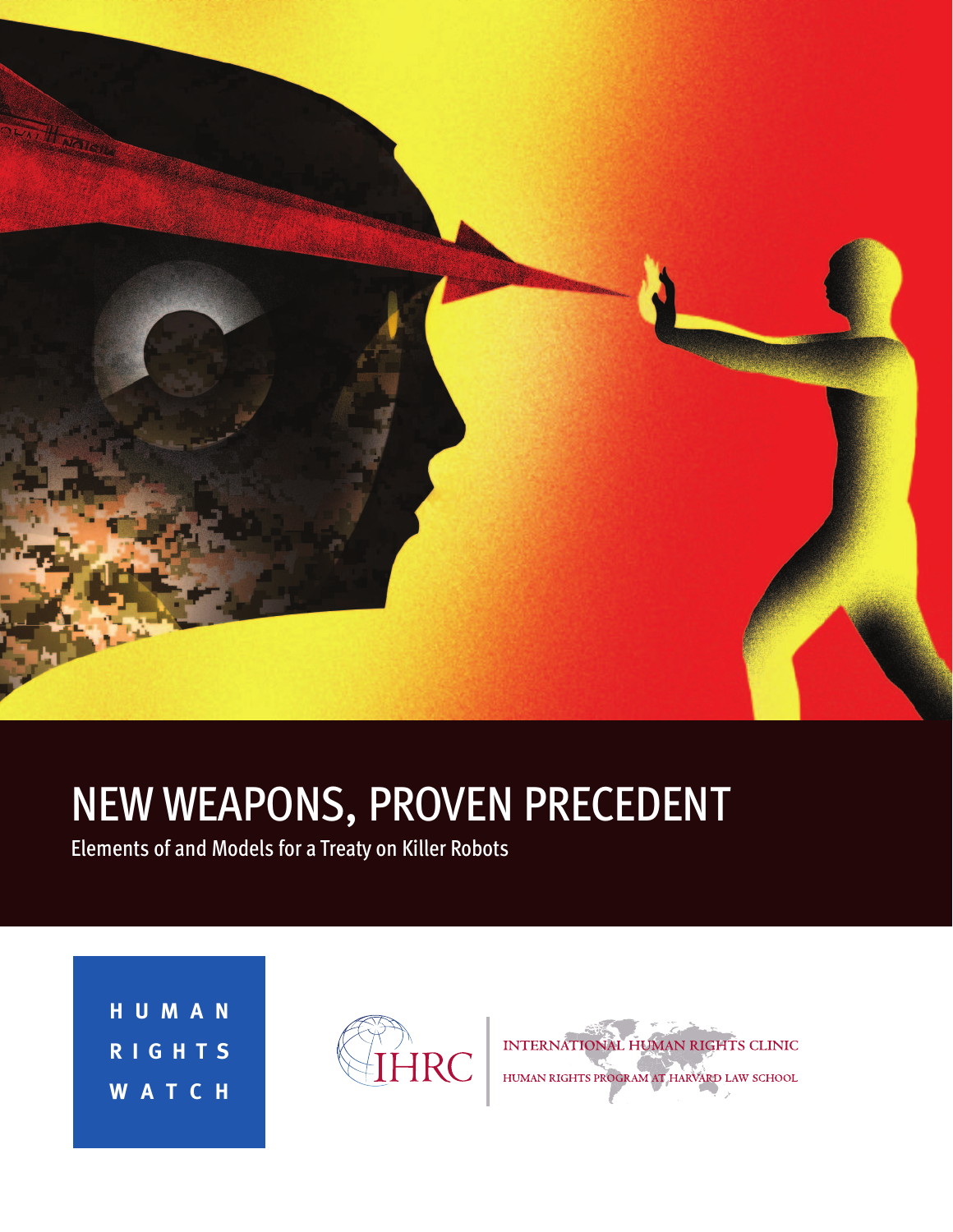

# **New Weapons, Proven Precedent**

# Elements of and Models for a Treaty on Killer Robots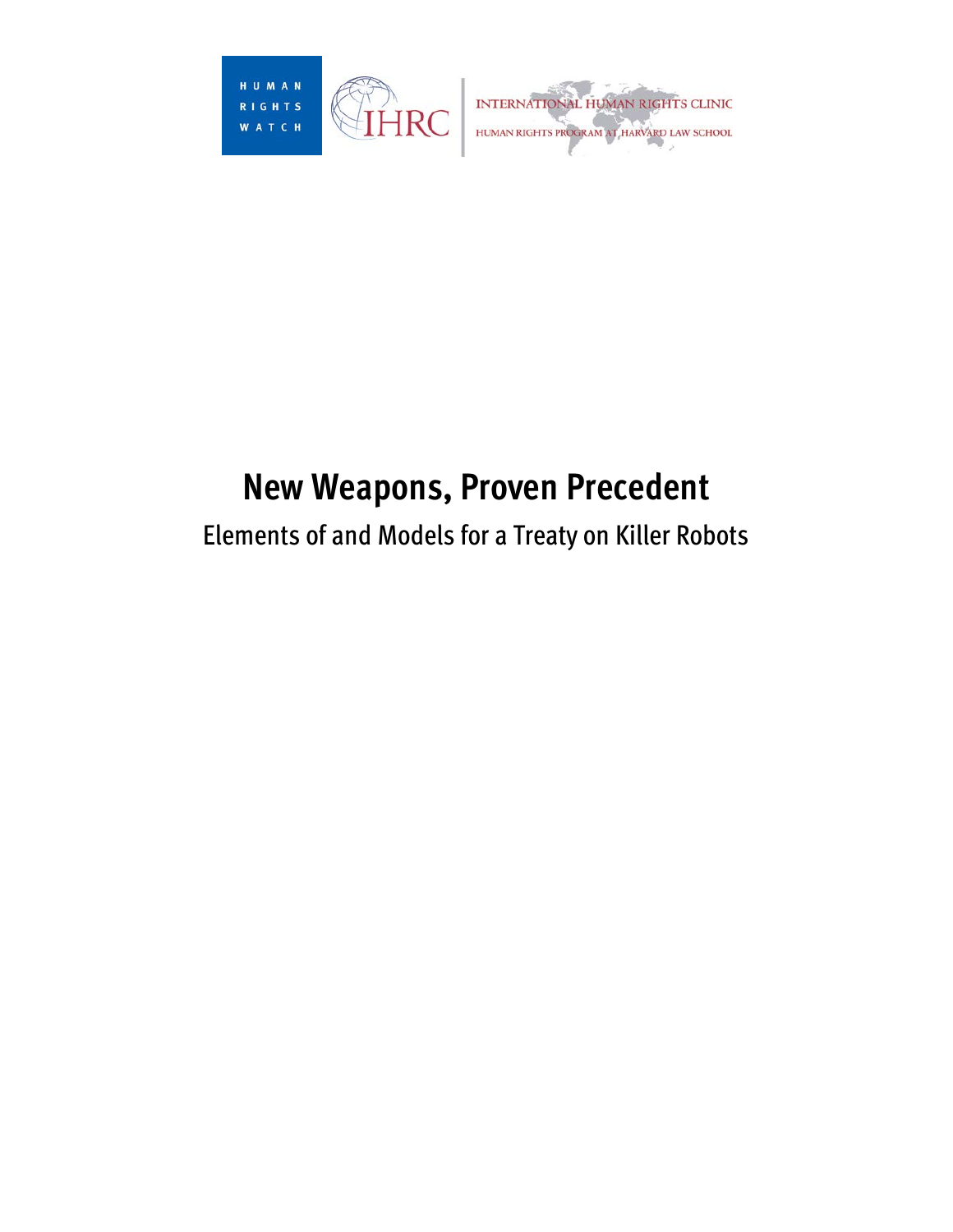Printed in the United States of America Copyright © 2020 Human Rights Watch All rights reserved. ISBN: 978-1-62313-8745 Cover design by Rafael Jimenez

 works as part of a vibrant movement to uphold human dignity and advance the cause of Human Rights Watch defends the rights of people worldwide. We scrupulously investigate abuses, expose the facts widely, and pressure those with power to respect rights and secure justice. Human Rights Watch is an independent, international organization that human rights for all.

Human Rights Watch is an international organization with staff in more than 40 countries, and offices in Amsterdam, Beirut, Berlin, Brussels, Chicago, Geneva, Goma, Johannesburg, London, Los Angeles, Moscow, Nairobi, New York, Paris, San Francisco, Sydney, Tokyo, Toronto, Tunis, Washington DC, and Zurich.

For more information, please visit our website: http://www.hrw.org

 innovative clinical education to develop advanced practice techniques and approaches to caused by armed conflict. The International Human Rights Clinic (IHRC) at Harvard Law School seeks to protect and promote human rights and international humanitarian law through documentation; legal, factual, and strategic analysis; litigation before national, regional, and international bodies; treaty negotiations; and policy and advocacy initiatives. IHRC also engages in human rights advocacy. IHRC's Armed Conflict and Civilian Protection Initiative (ACCPI) focuses on humanitarian disarmament and other measures to reduce the civilian suffering

For more information, please visit IHRC's website: http://hrp.law.harvard.edu/clinic/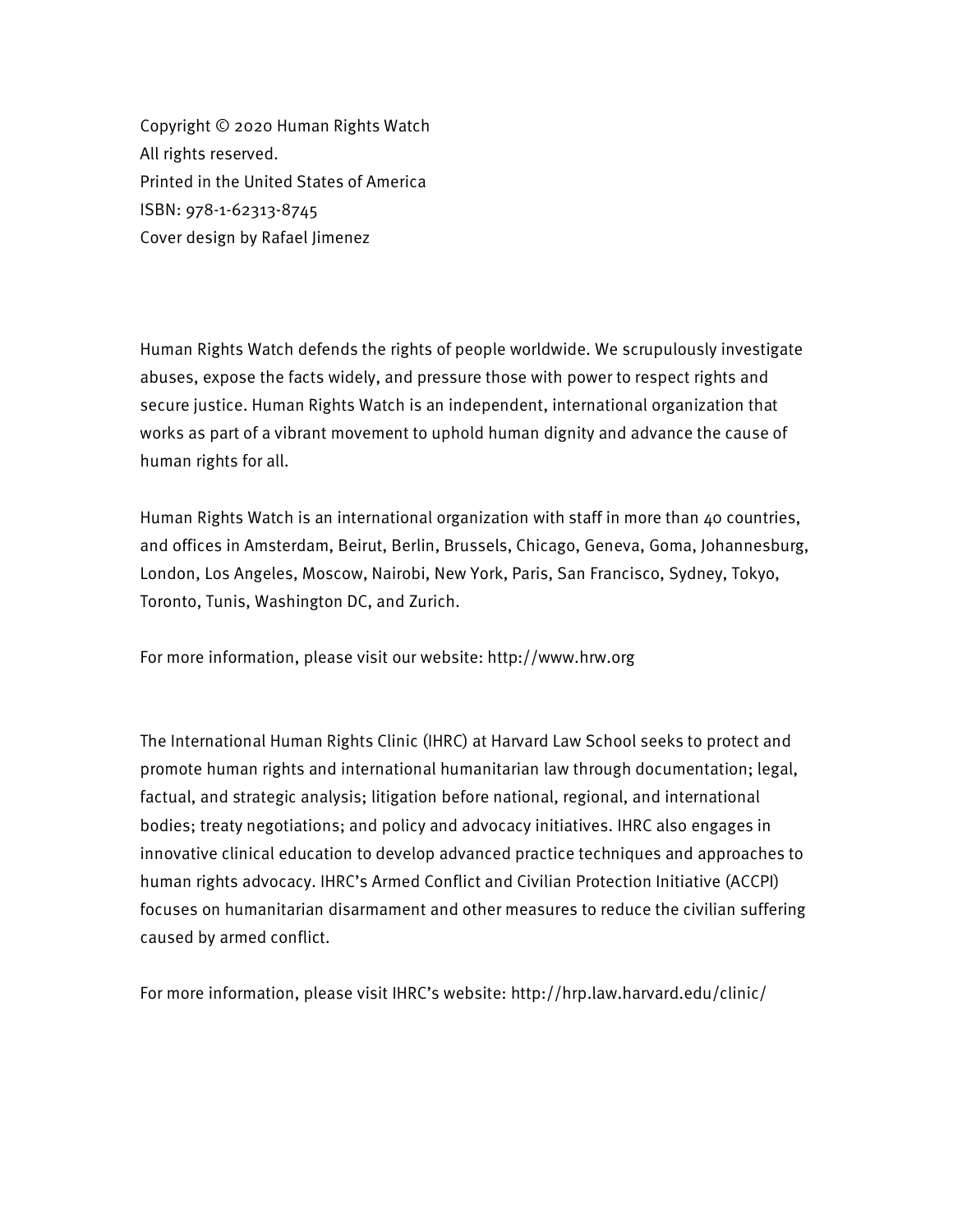

# **New Weapons, Proven Precedent** Elements of and Models for a Treaty on Killer Robots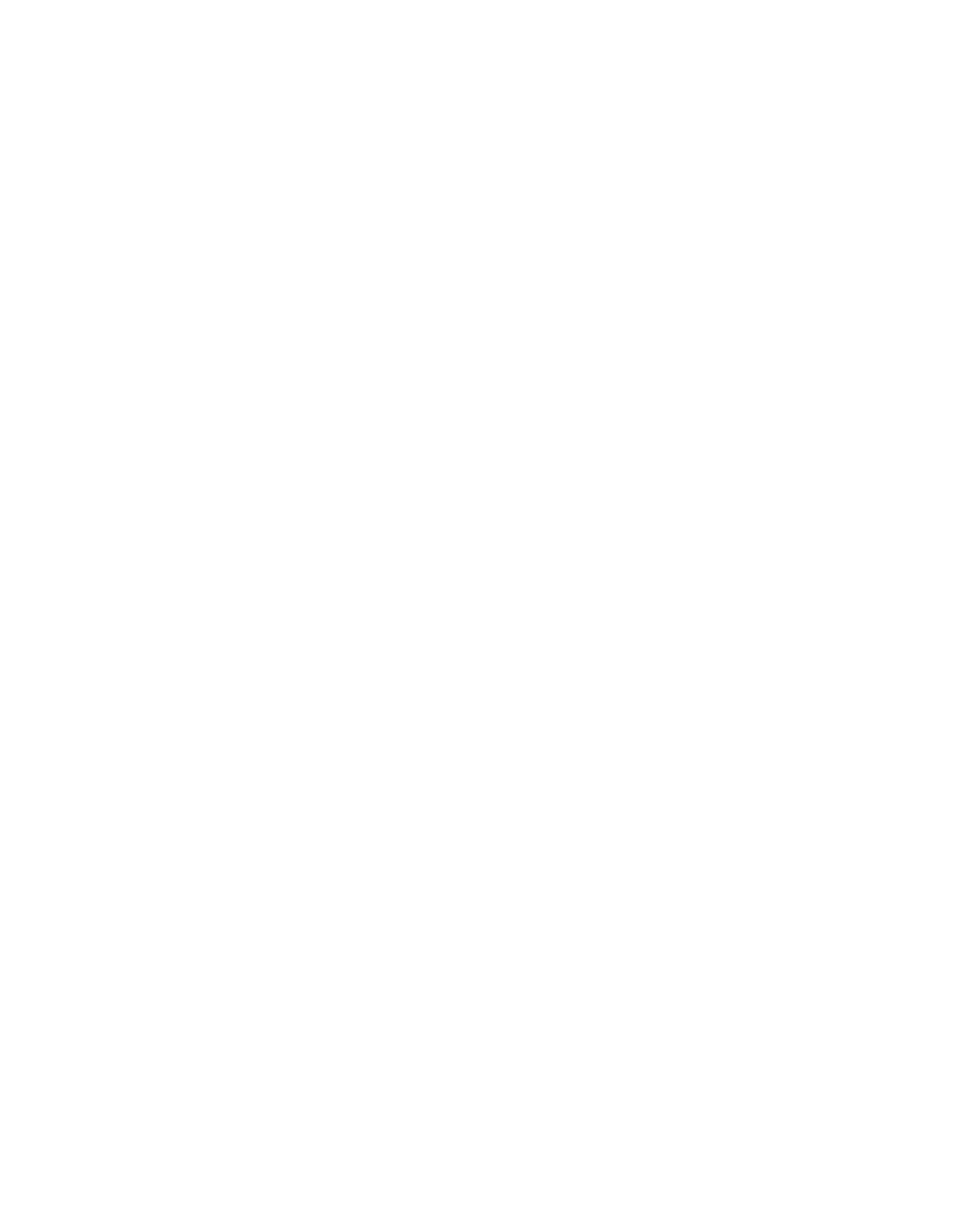### **Summary**

<span id="page-5-0"></span> world today. Since 2014, the Convention on Conventional Weapons (CCW) has held eight meetings, attended by more than 100 countries, to discuss these concerns, but the gravity of the problem warrants a much more urgent response. Fully autonomous weapons would usher in a new era of armed conflict, similar to the advent of air warfare or the proliferation of nuclear weapons. Also known as lethal autonomous weapons systems or "killer robots," these systems would select and engage targets without meaningful human control. The prospect of delegating life-and-death decisions to machines raises a host of moral, legal, accountability, and security concerns, and the systems' rapid development presents one of the most urgent challenges facing the

 legally binding instrument to prohibit or restrict lethal autonomous weapons systems. The language would be worked out during negotiations, the Campaign identified key elements A majority of CCW states parties and the Campaign to Stop Killer Robots, a global civil society coalition coordinated by Human Rights Watch, are calling for the negotiation of a Campaign advocates for a treaty to maintain meaningful human control over the use of force and prohibit weapons systems that operate without such control. While the exact of such a treaty in a November 2019 publication, prepared by Human Rights Watch and the Harvard Law School International Human Rights Clinic.<sup>[1](#page-5-1)</sup>

 topic can look to existing international law and principles for guidance. These weapons and should be adapted to this emerging technology. While some states have suggested that the cutting-edge nature of fully autonomous weapons will significantly complicate the treaty process, drafters of an instrument on the systems present distinctive challenges, and no single source constitutes a model response, but creating new law from scratch could unnecessarily slow the progress of negotiations. International law and non-legally binding principles of artificial intelligence (AI) provide ample precedent for the elements of a new treaty. Lessons from the past can

<span id="page-5-1"></span>Treaty on Fully Autonomous Weapons," in *Rio Seminar on Autonomous Weapons* (Fundação Alexandre de Gusmão: Brasília, <sup>1</sup> Campaign to Stop Killer Robots, "Key Elements of a Treaty on Fully Autonomous Weapons," November 2019, https://www.stopkillerrobots.org/wp-content/uploads/2020/04/Key-Elements-of-a-Treaty-on-Fully-Autonomous-WeaponsvAccessible.pdf (accessed September 3, 2020). See also Bonnie Docherty, "The Need for and Elements of a New 2020), http://funag.gov.br/biblioteca/download/laws\_digital.pdf (accessed October 3, 2020), pp. 223-234.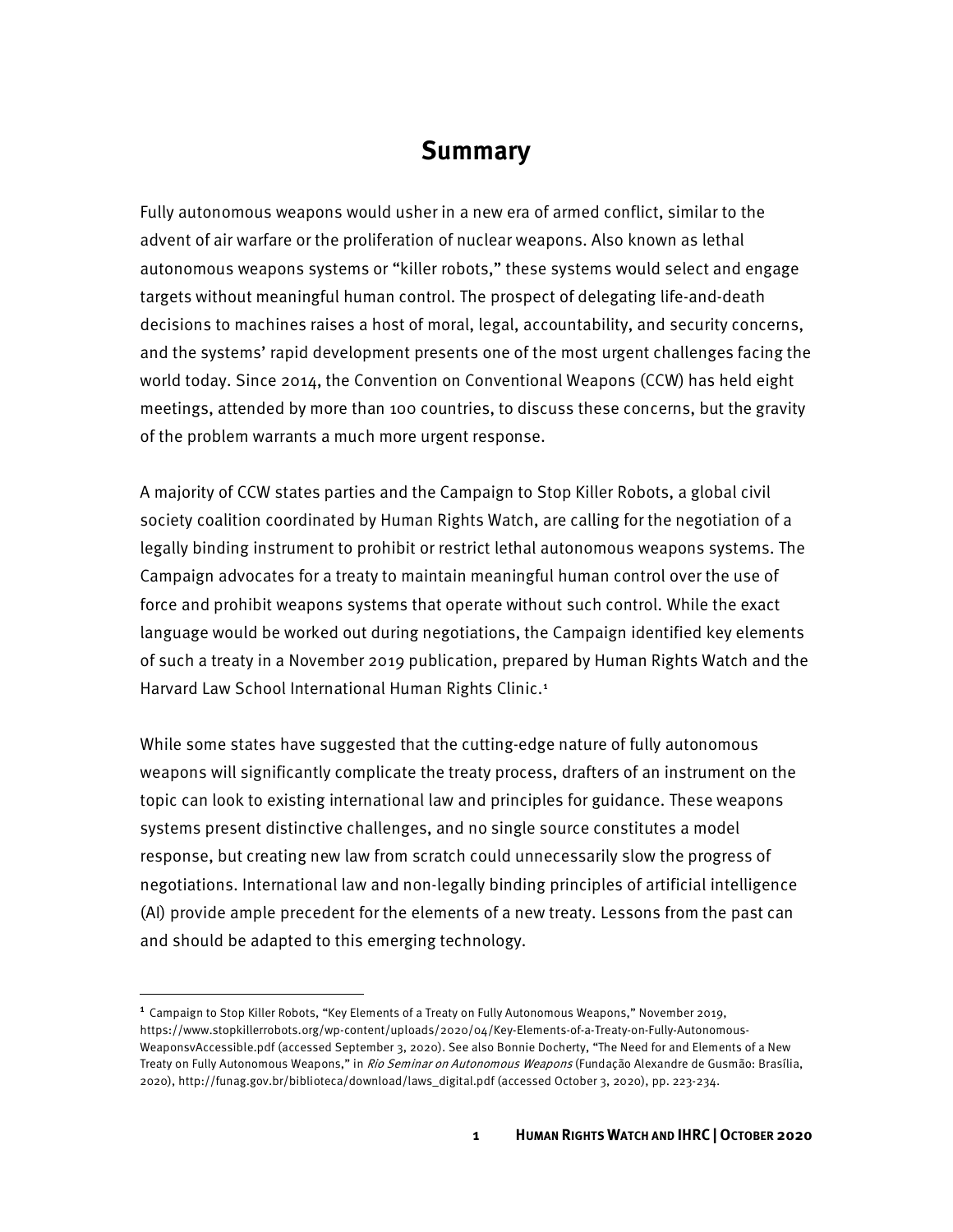a legally binding instrument does not require an entirely new approach. Earlier law and principles, often driven by similar concerns and objectives, can inform the structure of a treaty on fully autonomous weapons, and when negotiations start, facilitate crafting of This report provides precedent for each of the treaty elements and shows that constructing language. The existence of relevant models should make it legally, politically, and practically easier to develop a new treaty.

#### Elements of a New Treaty

 based on sensor processing, rather than human inputs. They include three types of fundamental moral or legal problems. These prohibitions cover weapons that always operate without meaningful human control and those that rely on data, like weight, heat, The proposed treaty elements apply to all weapons systems that select and engage targets obligations. First, a general obligation requires maintaining meaningful human control over the use of force. Second, prohibitions ban the development, production, and use of weapons systems that autonomously select and engage targets and by their nature pose or sound, to select human targets. Third, specific positive obligations aim to ensure that meaningful human control is maintained in the use of all other systems that select and engage targets.

 The concept of meaningful human control, another key element of the treaty, cuts across all three types of obligations. It can be distilled into decision-making, technological, and operational components.

#### Methodology

This report elaborates on the content and rationale for the treaty elements listed above. It then presents parallels with existing law and principles. It draws on two main sources.

 Conventions, a cornerstone of civilian protection, the Arms Trade Treaty, and numerous provide especially useful support for the obligations and terminology proposed for the treaty. The report examines international legal instruments, especially international humanitarian law and disarmament treaties. The instruments include Additional Protocol I to the Geneva conventions banning specific weapons. The report also considers relevant precedent from international human rights law and international environmental law. These legal sources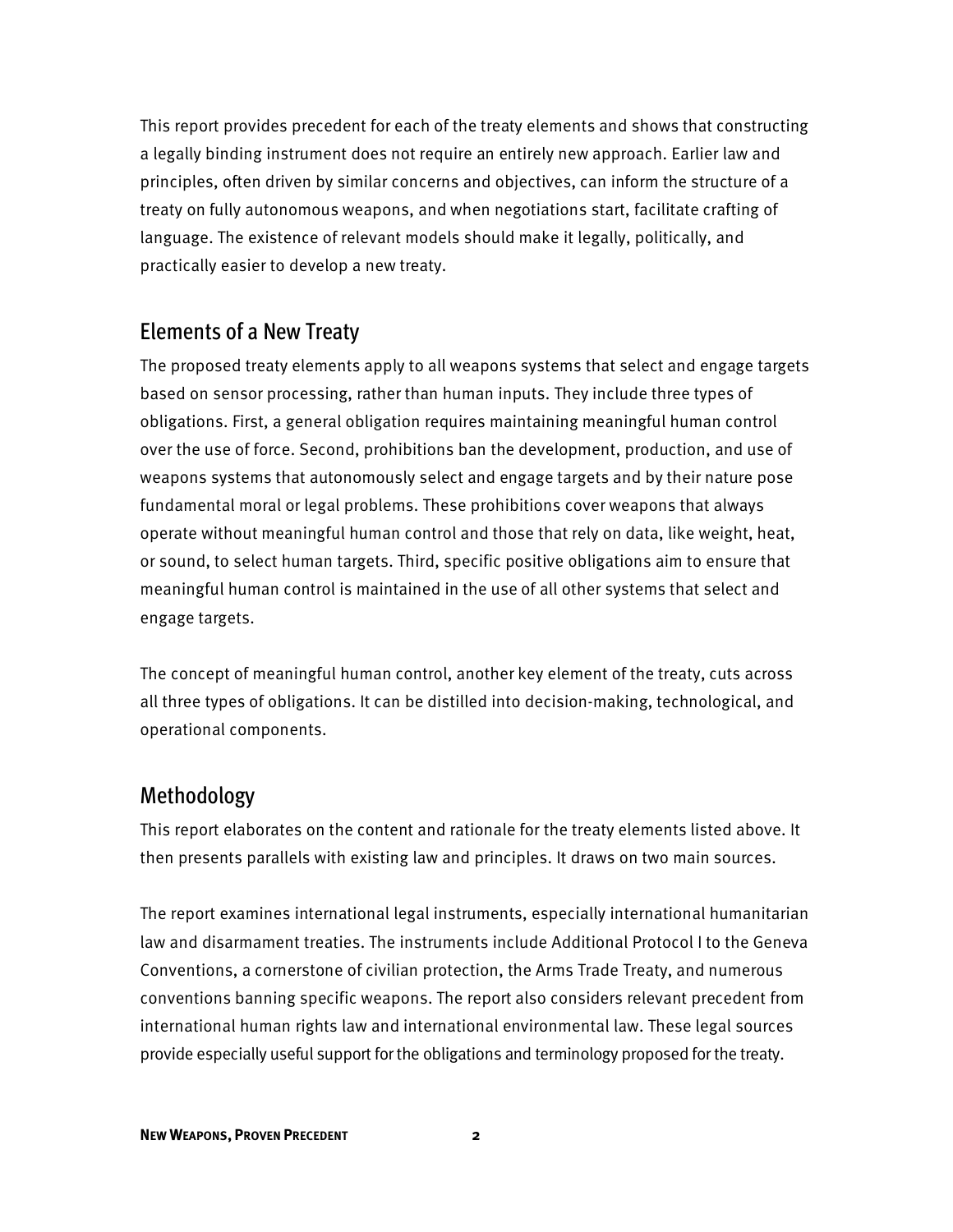report also considers principles from the technology sector regarding the development, Harvard Law School, which analyzes 36 "AI principles" documents issued by governments, the private sector, and civil society from around the world.<sup>[2](#page-7-0)</sup> That paper identifies common "Principled Artificial Intelligence" and the sources it cites support the objectives of the Given that emerging weapons systems raise some novel issues for international law, the deployment, and governance of artificial intelligence. The report draws in particular from "Principled Artificial Intelligence: Mapping Consensus in Ethical and Rights-Based Approaches to Principles for AI," a white paper produced by the Berkman Klein Center at themes and principles that cut across the diverse documents. The conclusion of proposed prohibitions and the understanding of the concept of meaningful human control.

<span id="page-7-0"></span> focus on documents that have been especially visible or influential. <sup>2</sup> Jessica Fjeld et al., "Principled Artificial Intelligence: Mapping Consensus in Ethical and Rights-Based Approaches to Principles for AI," Berkman Klein Center Research Publication 2020-1 (2020), accessed September 3, 2020, doi: 10.2139/3518482. The documents were curated for variety in the sectors, geographies, and approaches represented, with a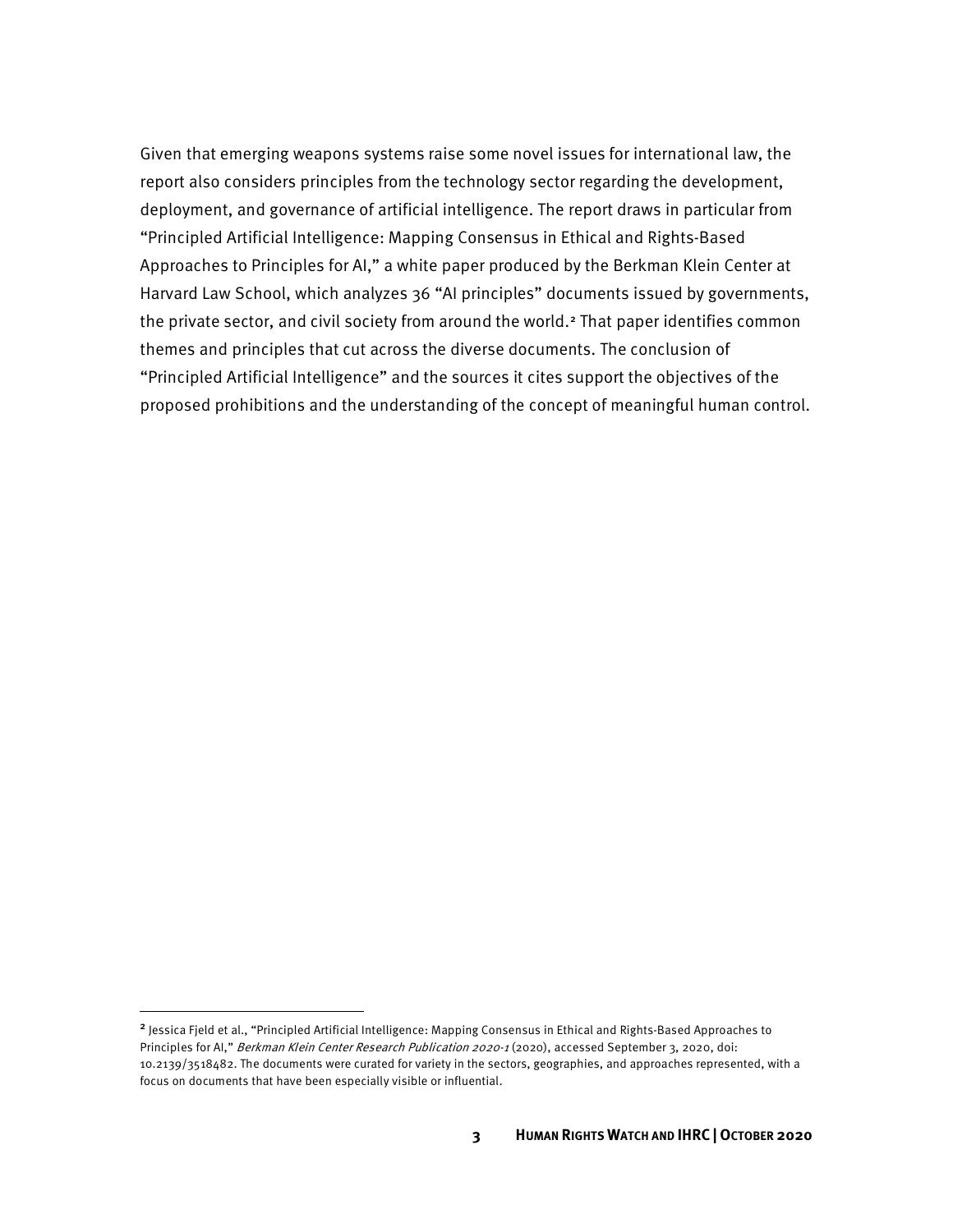# **Recommendations**

To increase momentum for adoption of a timely and effective legally binding instrument on fully autonomous weapons, states should:

- Agree to launch negotiations by the end of 2021, with the aim of swiftly adopting a new international treaty to retain meaningful human control over the use of force and prohibit weapons systems that lack such control.
- • Consider and build on the precedent provided by earlier treaties and normative frameworks to address the concerns posed by fully autonomous weapons and expedite their work towards a new treaty.
- Articulate their national positions on the structure and content of a new treaty.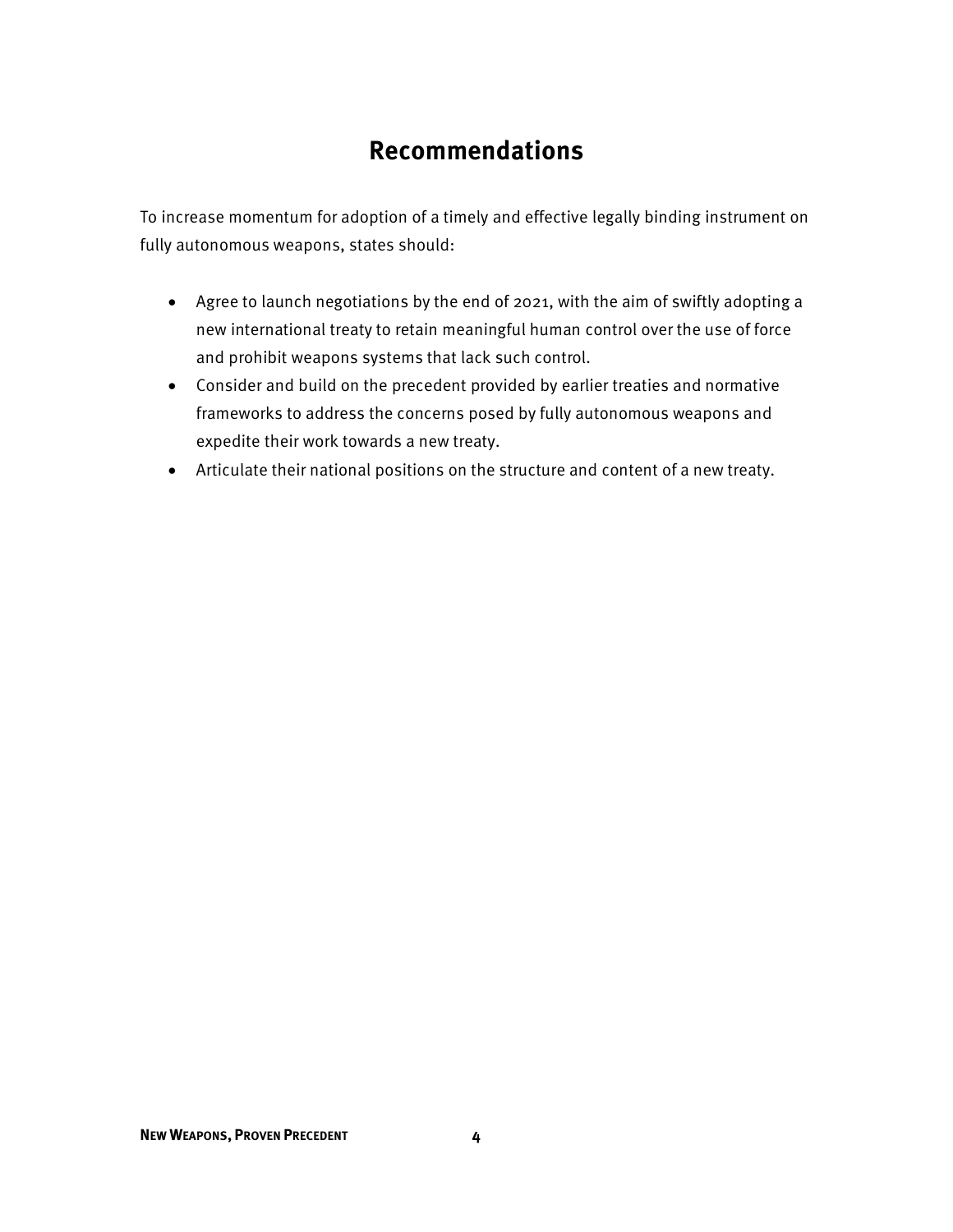# **I. General Obligation**

 At the heart of the proposed elements for a treaty on fully autonomous weapons rests a than control over a specific system helps future-proof the treaty by obviating the need to process, and thus reflects modern targeting practices, which are characterized by general obligation for states parties to "maintain meaningful human control over the use of force."<sup>3</sup> It establishes an overarching principle that can close unexpected loopholes in the treaty's other provisions and guide interpretation of the prohibitions and positive obligations. The general obligation's focus on control over conduct ("use of force") rather foresee all possible technologies in a rapidly developing field. In addition, because the term "use of force" is used in both international humanitarian law (the laws of war) and international human rights law, the general obligation ensures that the treaty applies to situations of armed conflict and law enforcement operations.[4](#page-9-1) Finally, regulating conduct allows the obligation to cover algorithmic decision-making throughout the targeting distributed decision-making across actors and technologies.

 present in all of the proposed treaty elements. While states have used different terms to describe the human role in the use of force, virtually all agree a role is necessary. The discussed in the last section of this report. The general obligation also references "meaningful human control," a concept that is content of meaningful human control and the advantages of the specific term are

 fully autonomous weapons treaty. Protocol I was drafted in part to respond to changes in Other international humanitarian law treaties have used general obligations to lay out the core purpose and foundational principles of an instrument and to inform interpretation of more specific provisions. The 1977 Additional Protocol I to the Geneva Conventions (Protocol I) provides apt precedent because its origins resemble those of the proposed the nature of warfare and developments in weapons technology. Aerial bombing, for example, did not exist at the time of the 1907 Hague Regulations, the previous

<span id="page-9-0"></span><sup>3</sup> Campaign to Stop Killer Robots, "Key Elements of a Treaty on Fully Autonomous Weapons."

<span id="page-9-1"></span><sup>4</sup> Although international humanitarian law and international human rights law govern the use of force in somewhat different ways, the new treaty can take such differences into account.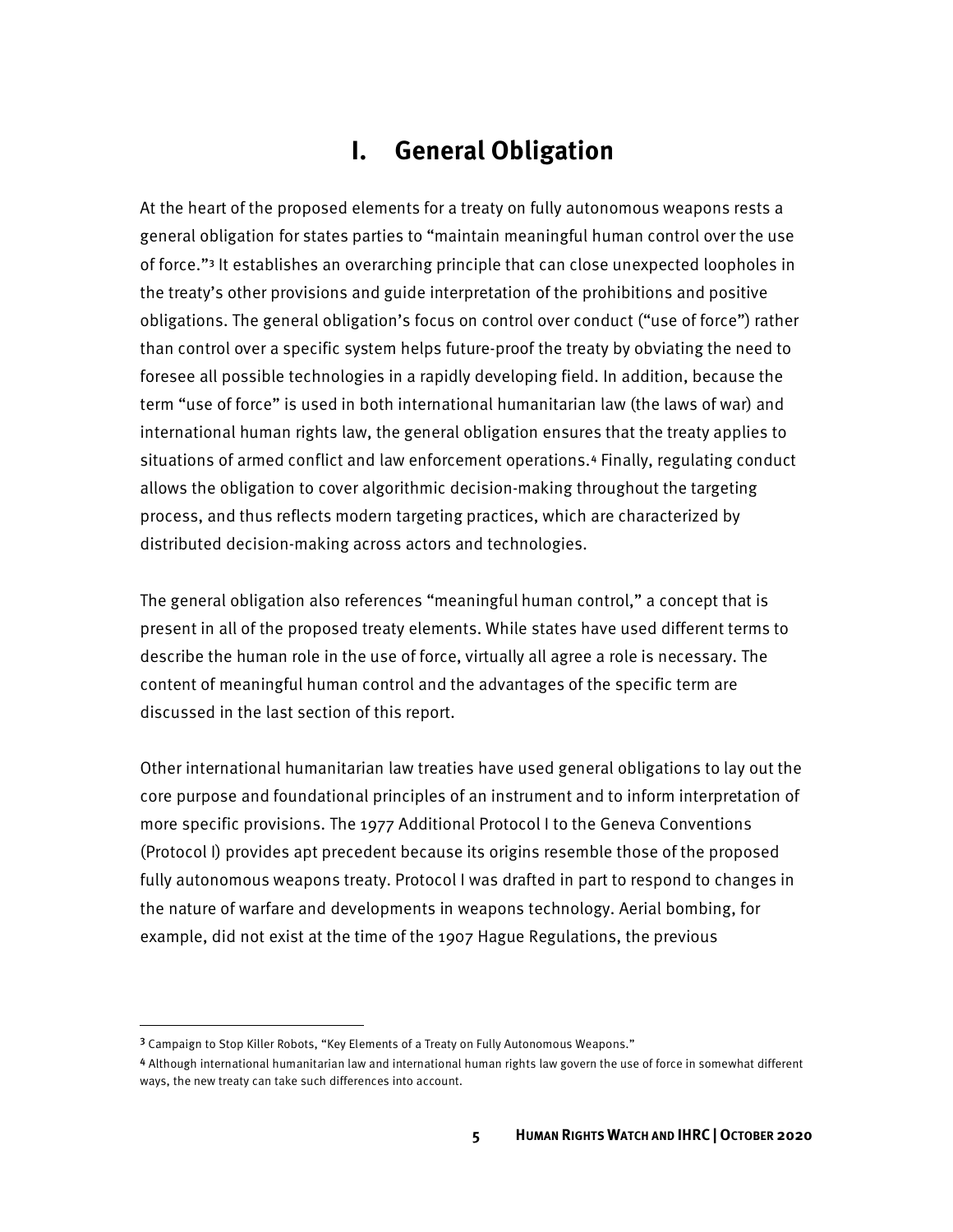autonomy in weapons systems likewise creates an impetus to clarify and strengthen the law. international effort to address the methods and means of warfare.[5](#page-10-0) The development of

 parallels that of the proposed elements for a fully autonomous weapons treaty. Article 48 positive obligations on fully autonomous weapons discussed below. For example, Article The structure of Protocol I's section on protecting civilians from the effects of hostilities constitutes a general obligation akin to the one requiring meaningful human control over the use of force. The article seeks to further the protocol's objective of strengthening civilian protection by stating the principle of distinction, which is fundamental to international humanitarian law: "[T]he Parties to the conflict shall at all times distinguish between the civilian population and combatants." Protocol I then unpacks this general obligation through a number of more specific provisions, akin to the prohibitions and 51(4-5) prohibits indiscriminate and disproportionate attacks, which violate the principle of distinction, and Article 57 obliges parties to a conflict to take affirmative precautions to spare civilians and civilian objects. The principle of distinction is recognized as customary international law, binding on all warring parties.

 illicit trade in conventional arms and prevent their diversion." Strictly speaking, the article does not create an obligation, but by communicating the treaty's overarching goals, it actions that states must undertake or refrain from taking.<sup>[6](#page-10-1)</sup> The Arms Trade Treaty also contains a general provision that informs interpretation of the instrument. Article 1, along with the treaty's preamble and enumerated principles, articulates the treaty's two-part objective: to "establish the highest possible common international standards for regulating [the arms trade]," and to "prevent and eradicate the serves as a touchstone for interpretation of other provisions, which identify specific

Several weapons ban treaties, including the Chemical Weapons Convention, Mine Ban Treaty, and Convention on Cluster Munitions, contain articles entitled "General Obligations." Rather than presenting overarching principles, these provisions lay out

<span id="page-10-0"></span> Origins and Current Significance," address at a ceremony to celebrate the 60th anniversary of the Geneva Conventions, 120809.htm (accessed October 3, 2020). <sup>5</sup> Philip Spoerri, Director of International Law, International Committee of the Red Cross, "The Geneva Conventions of 1949: August 12, 2009, https://www.icrc.org/en/doc/resources/documents/statement/geneva-conventions-statement-

<span id="page-10-1"></span><sup>6</sup> See Andrew Clapham et al., The Arms Trade Treaty: A Commentary (Oxford: Oxford University Press, 2016), paras. 1.01, 1.03.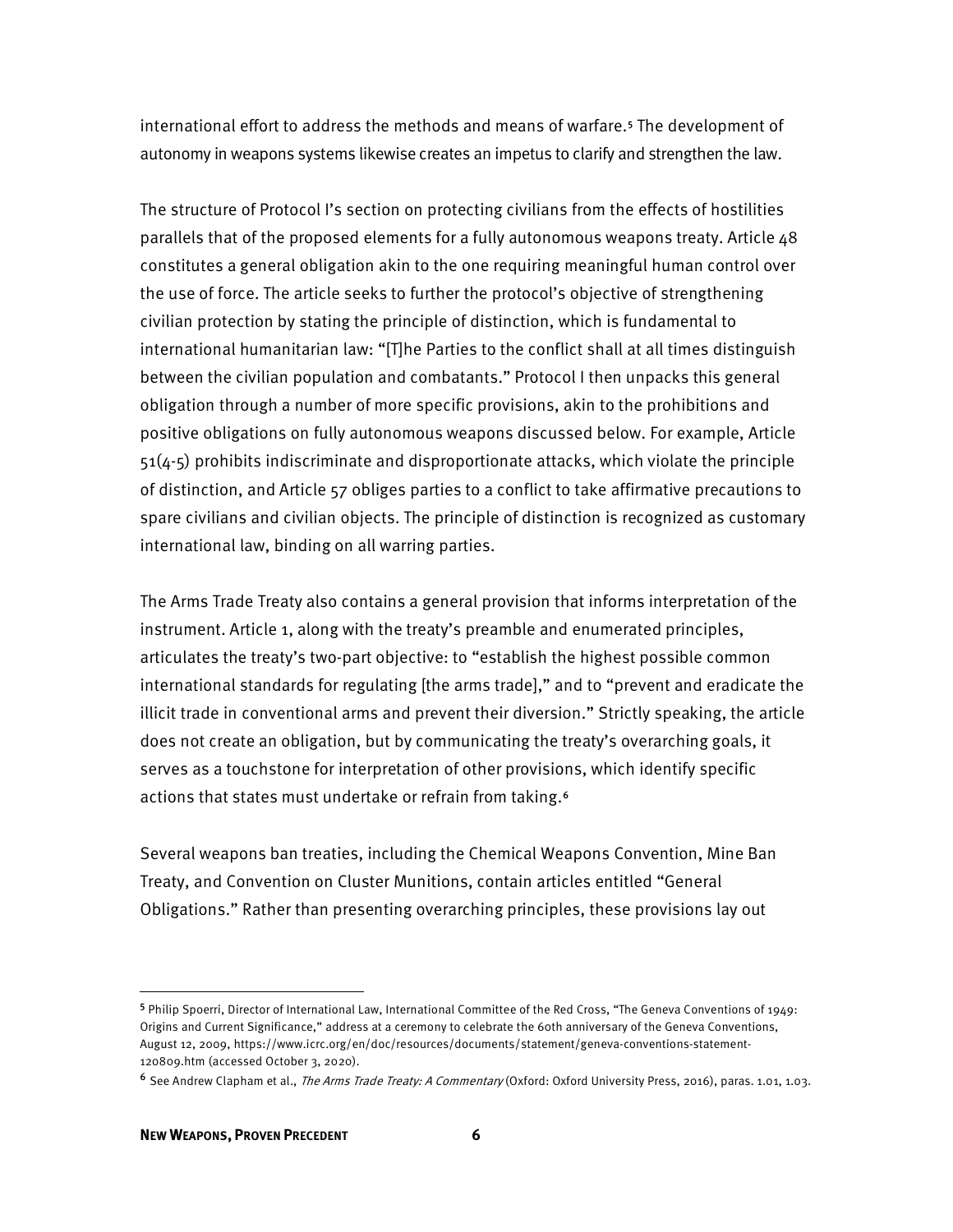specific prohibitions and highlight certain positive obligations.[7](#page-11-0) Such prohibitions and positive obligations will be explored in greater detail in the next two sections.

<span id="page-11-0"></span> produce, stockpile, or transfer chemical weapons as well as commitments to destroy chemical weapons and chemical Obligations and Scope of Application," yet outlines the prohibitions established by the convention. Prohibitions will be <sup>7</sup> Article 1 of the Chemical Weapons Convention lists as general obligations states' commitments not to use, develop, weapons production facilities. Article 1 of the Mine Ban Treaty enumerates prohibitions and a positive obligation to "destroy or ensure the destruction of all anti-personnel mines." Article 1 of the Convention on Cluster Munitions is entitled "General explored in greater detail in the following section.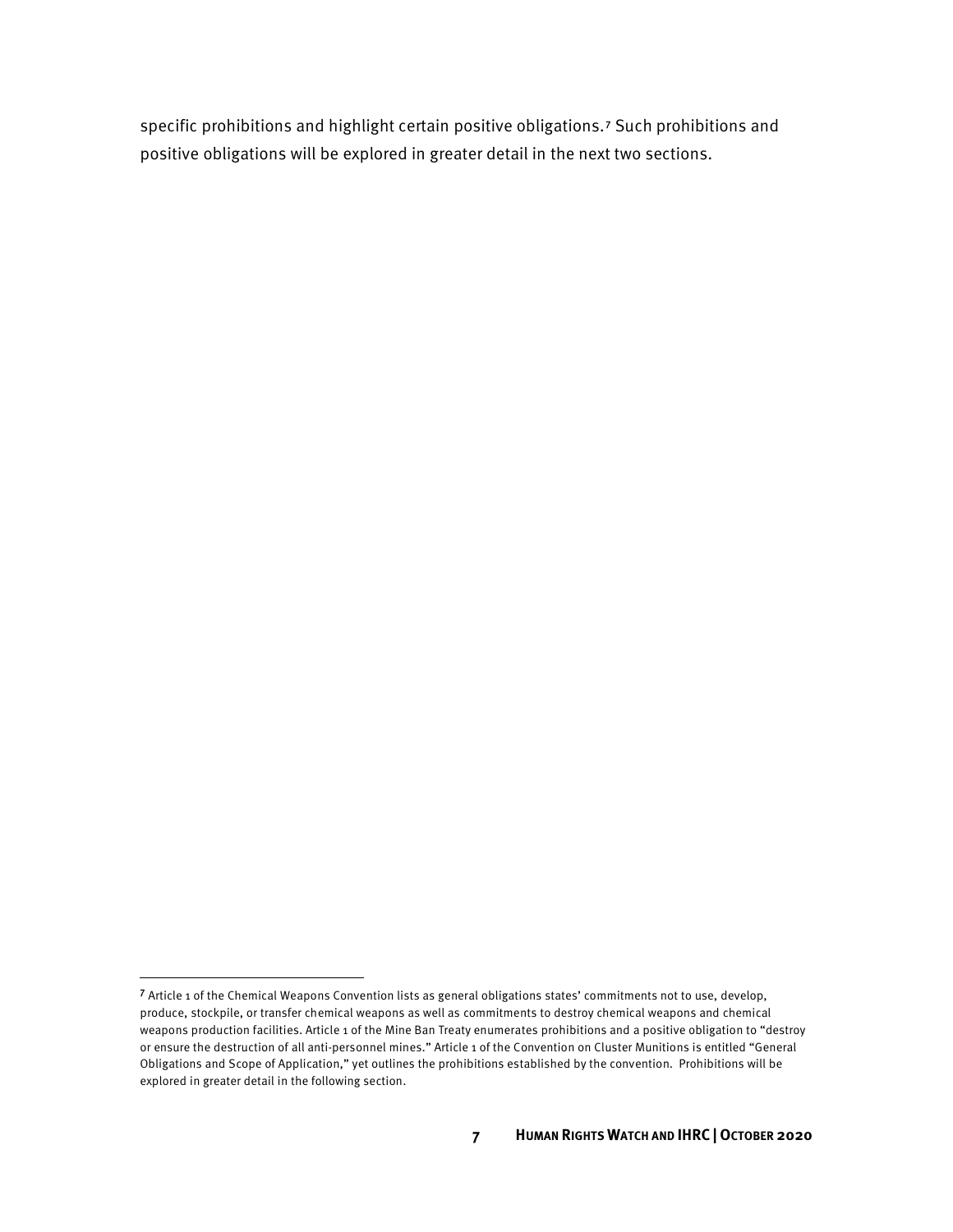# **II. Prohibitions**

The prohibitions proposed for a fully autonomous weapons treaty cover "the development, production, and use of weapons systems that select and engage targets and are inherently unacceptable for ethical or legal reasons." They prohibit systems that "pose fundamental moral or legal problems" by their nature rather than due to their manner of use. Clear prohibitions make implementation, monitoring, and enforcement easier. They also create a strong stigma against the banned weapons systems, which can influence even states not party and non-state actors.

 and/or legally problematic. The Mine Ban Treaty seeks to "put an end to the suffering and casualties caused by anti-personnel mines."[8](#page-12-0) The Oslo Declaration, which launched the humanitarian law principles, such as distinction. The TPNW in particular states that any use of the weapons would violate international humanitarian law.[12](#page-12-4) Earlier disarmament treaties provide precedent for banning weapons that are morally process to negotiate the Convention on Cluster Munitions, committed states to developing a treaty that prohibited cluster munitions that caused "unacceptable harm to civilians."[9](#page-12-1)  The convention's preamble reaffirms the Oslo Declaration and indicates that states found unacceptable "the suffering … caused by cluster munitions," including death and injury, interference with economic and social development, and obstacles to the return of displaced persons.[10](#page-12-2) The Treaty on the Prohibition of Nuclear Weapons (TPNW) highlights the "unacceptable suffering" experienced by victims of use and testing and acknowledges the "ethical imperatives for nuclear disarmament."<sup>[11](#page-12-3)</sup> All three treaties also place their obligations in a legal context, underscoring the importance of fundamental international

 treaties are morally and legally problematic. The Martens Clause is a provision of Specific references to the Martens Clause reinforce that the weapons prohibited by these

<span id="page-12-0"></span><sup>8</sup> Convention on the Prohibition of the Use, Stockpiling, Production and Transfer of Anti-Personnel Mines and on Their Destruction (Mine Ban Treaty), adopted September 18, 1997, entered into force March 1, 1999, pmbl., para (1).

<span id="page-12-1"></span><sup>9</sup> "Oslo Declaration," Oslo Conference on Cluster Munitions, February 22-23, 2007, reprinted in Gro Nystuen and Stuart Casey-Maslen (eds), The Convention on Cluster Munitions: A Commentary (Oxford University Press, 2010) annex 2, p. 631. <sup>10</sup> Convention on Cluster Munitions, adopted May 30, 2008, entered into force August 1, 2010, pmbl., paras. 18, 2.

<span id="page-12-3"></span><span id="page-12-2"></span><sup>&</sup>lt;sup>11</sup> Treaty on the Prohibition of Nuclear Weapons (TPNW), adopted July 7, 2017, opened for signature September 20, 2017, pmbl., paras. 6, 5.

<span id="page-12-4"></span> $12$  Ibid., pmbl., para. 10.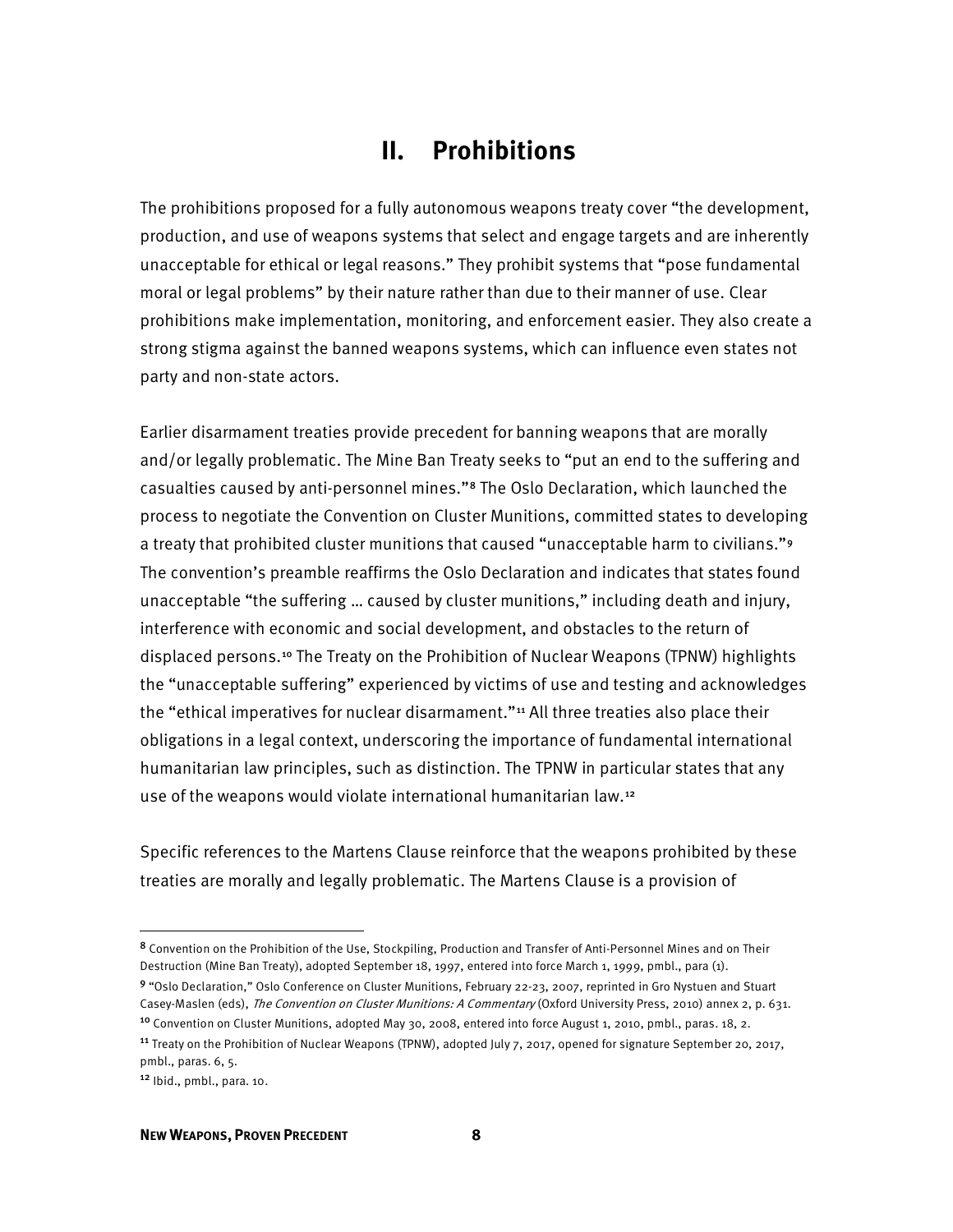these standards by noting that the call for a ban evinced the public conscience and would ... be abhorrent to the principles of humanity and the dictates of public conscience."<sup>15</sup> international humanitarian law that requires states to consider ethical standards, i.e., the dictates of public conscience and principles of humanity, in the protection of civilians.<sup>13</sup> In its preamble, the Mine Ban Treaty suggests that antipersonnel landmines contravene furthered the principles of humanity.<sup>[14](#page-13-1)</sup> The TPNW "reaffirm[s] that any use of nuclear weapons

The proposed prohibitions on fully autonomous weapons are motivated by similar factors. Given that these systems would have the power to kill without meaningful human control, they would cross a moral redline for many people, face significant challenges in complying with international law, and raise concerns under the Martens Clause.

#### Scope of the Prohibitions

as assistance with those prohibited activities.<sup>[16](#page-13-3)</sup> The TPNW contains similar prohibitions and use alone is insufficient to address the problems of an unacceptable weapon system. The prohibitions in disarmament treaties cover a range of activities that parallel the proposed ban on the development, production, and use of fully autonomous weapons. The Chemical Weapons Convention, Mine Ban Treaty, and Convention on Cluster Munitions ban use, development, production, acquisition, stockpiling, retention, and transfer as well adds testing and threatening to use nuclear weapons. These treaties thus recognize that banning

 in times of peace and war. This broad scope is important in the fully autonomous weapons situations of armed conflict. All four treaties prohibit these activities "under any circumstances." As a result, they apply context given that the systems could be used in law enforcement operations as well as in

 incorporating dual-use technology. Drafters of earlier disarmament treaties created a clear Precedent shows that such comprehensive prohibitions work even for weapons systems

<span id="page-13-0"></span><sup>&</sup>lt;sup>13</sup> The Martens Clause was introduced in the preamble of the 1899 Hague Convention II with Respect to the Laws of War, and it appeared in a slightly modified form in the 1907 Hague Regulations. It has since appeared in Article 1(2) of Protocol I and the preamble to Protocol II to the Geneva Convention as well as in other international humanitarian law treaties.

<span id="page-13-1"></span><sup>14</sup> Mine Ban Treaty, pmbl., para. 8.

<span id="page-13-2"></span><sup>15</sup> TPNW, pmbl., para. 11.

<span id="page-13-3"></span><sup>&</sup>lt;sup>16</sup> The Biological Weapons Convention bans development, production, stockpiling or otherwise acquiring or retention. Convention on the Prohibition of the Development, Production and Stockpiling of Bacteriological (Biological) and Toxin Weapons and on their Destruction, adopted December 17, 1972, entered into force March 26, 1975, art. I.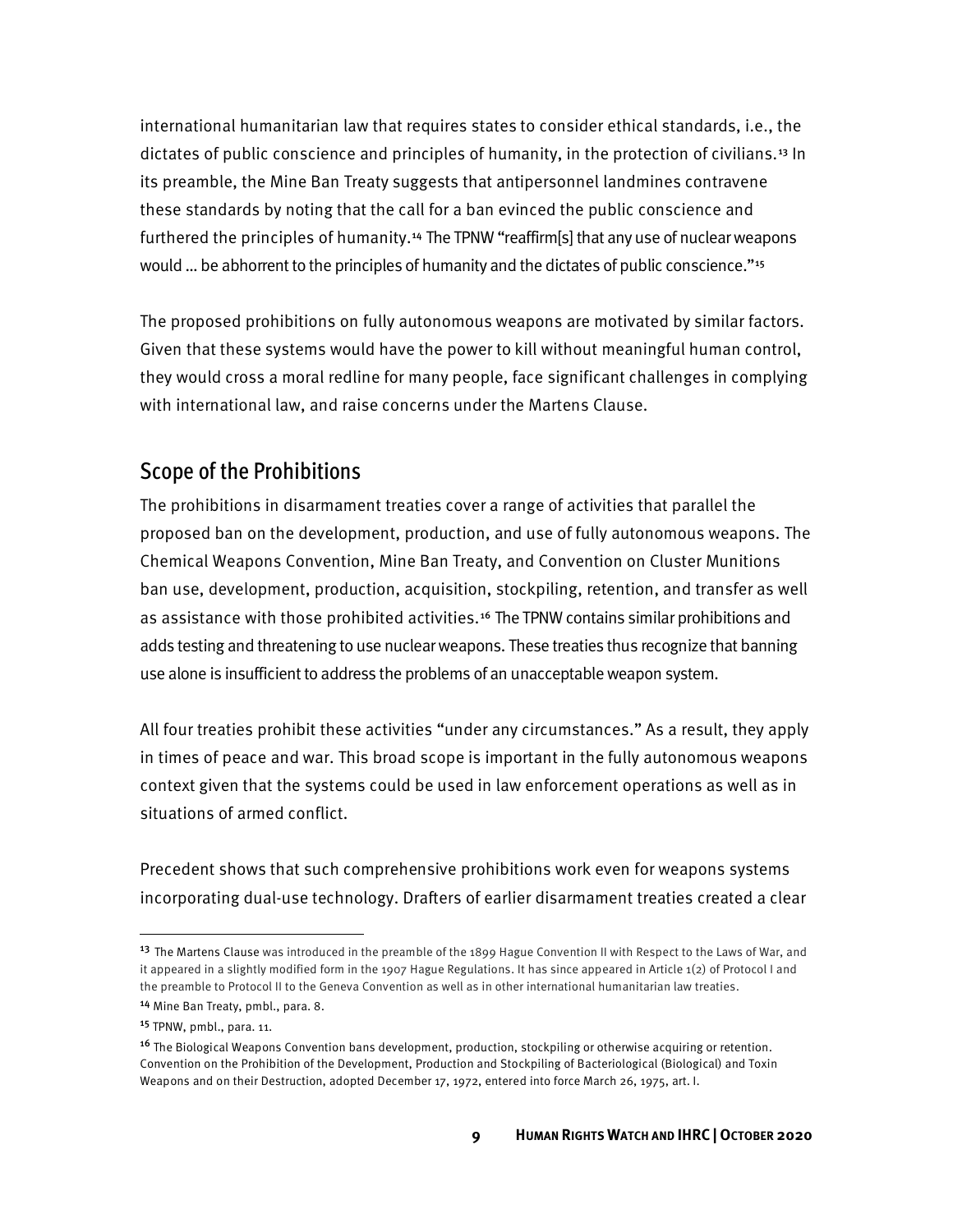constructive uses of chemicals by applying its prohibitions only to those toxic chemicals of chemical activities for purposes not prohibited under this Convention in order to "research, production and use of nuclear energy for peaceful purposes without discrimination."[19](#page-14-2) Drafters of a treaty on fully autonomous weapons can look to these divide between weaponized and peaceful technology, protecting the development of the latter. The Chemical Weapons Convention addresses concerns about stigmatizing and associated equipment that are designed to be used as weapons. In its preamble, it expresses states parties' desire to "promote free trade in chemicals as well as international cooperation and exchange of scientific and technical information in the field enhance the economic and technological development of all States Parties."<sup>17</sup> While prohibiting numerous activities related to biological weapons, the Biological Weapons Convention allows states parties to divert their stockpiles to "peaceful purposes."[18](#page-14-1) In addition, Article X of this instrument requires states parties to "facilitate" the "fullest possible exchange of equipment, materials and scientific and technological information" for peaceful purposes, such as preventing disease, and declares that states parties have the right to participate in these exchanges. The TPNW's preamble refers to the right to models to ensure a ban on the systems does not chill the development of autonomous technology for other purposes.

 Protocol IV to the Convention on Conventional Weapons (CCW) exemplifies a treaty new laser weapons that could cause permanent blindness. Like opponents to fully actors. In 1995, CCW states parties adopted a preemptive ban on the use and transfer of governing technology that is emerging as well as dual use.[20](#page-14-3) During the 1990s, states, international organizations, and civil society groups expressed outrage at the prospect of autonomous weapons, they argued that blinding lasers were "abhorrent" weapons that would violate the Martens Clause, endanger civilians, and proliferate to irresponsible blinding laser weapons, and "for the first time in human history, an inhumane weapon had

<span id="page-14-0"></span> Destruction (Chemical Weapons Convention), adopted January 13, 1993, entered into force April 29, 1997, pmbl., para. 10. <sup>17</sup> Convention on the Prohibition of the Development, Production, Stockpiling and Use of Chemical Weapons and on Their

<span id="page-14-1"></span> 1975, art. II. <sup>18</sup> Convention on the Prohibition of the Development, Production and Stockpiling of Bacteriological (Biological) and Toxin Weapons and on their Destruction (Biological Weapons Convention), signed April 10, 1972, entered into force March 26,

<span id="page-14-2"></span><sup>&</sup>lt;sup>19</sup> TPNW, pmbl., para. 22.

<span id="page-14-3"></span><sup>&</sup>lt;sup>20</sup> Convention on Certain Conventional Weapons Protocol IV on Blinding Laser Weapons, adopted October 13, 1995, entered into force October 7, 1998, art. 1. For more details on the specific humanitarian concerns posed by these weapons systems, see Human Rights Watch and Harvard Law School International Human Rights Clinic (IHRC), "Precedent for Preemption: The Ban on Blinding Lasers as a Model for a Killer Robots Prohibition," November 2015,

https://www.hrw.org/sites/default/files/supporting\_resources/robots\_and\_lasers\_final.pdf.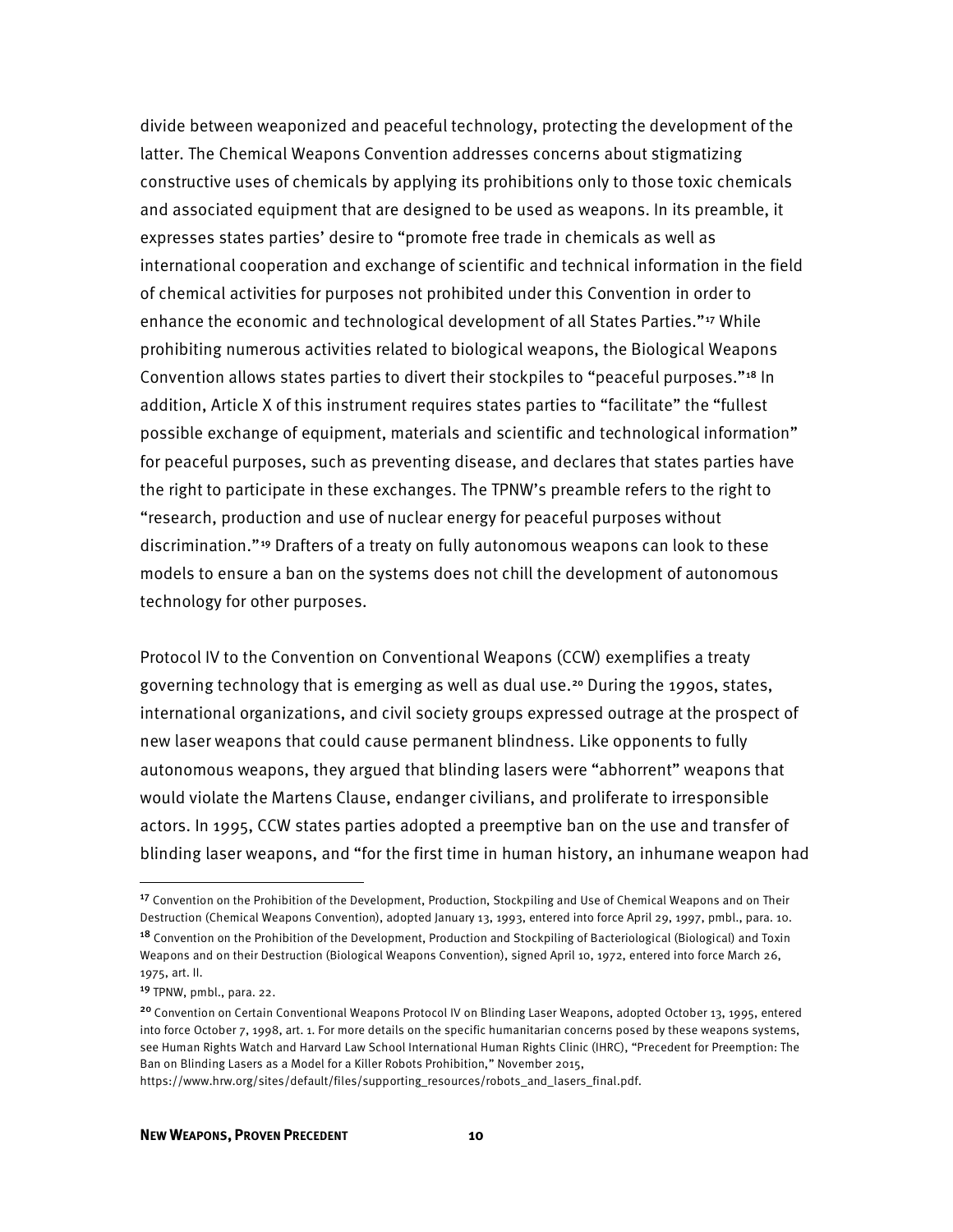continue to be used widely for peaceful purposes, such as corrective eye surgery and other been declared illegal and prohibited before it had actually been used."<sup>[21](#page-15-0)</sup> Despite fears that a prohibition would interfere with the use of non-weaponized laser technology, lasers medical procedures. Lasers are also used by militaries against anti-materiel targets. While blinding lasers are a narrower class of weapons than fully autonomous weapons, the parallels show that drawing the line on problematic emerging technologies through prohibitions is feasible and effective.

#### Control-Based Prohibitions

The proposed prohibitions in the fully autonomous weapons treaty encompass two major categories of systems. First, the treaty would ban weapons systems that "by their nature select and engage targets without meaningful human control." The prohibition should cover, for example, complex systems that, due to their machine-learning algorithms, would produce unpredictable or inexplicable effects.

ability to take life without meaningful human control. The lack of human control in weapons systems has motivated several prior disarmament treaties.[22](#page-15-1) Fully autonomous weapons raise similar concerns as victim-activated landmines, biological weapons, and chemical weapons because the systems have the

 thus can determine whom the mines target and when they explode. As one state party Maintaining control is an underlying principle of the Mine Ban Treaty. The treaty prohibits antipersonnel mines, which are victim-activated explosive devices "designed to be exploded by the presence, proximity or contact of a person."<sup>[23](#page-15-2)</sup> Such landmines endanger civilians and violate international humanitarian law's principle of distinction because humans cannot control when they explode. The Mine Ban Treaty does not apply to command-detonated mines. Human operators detonate these mines by remote control and explained to the Landmine Monitor, such command-detonated mines are "designed to be placed on the ground, aimed and controlled by a soldier who assesses the situation and

<span id="page-15-0"></span><sup>&</sup>lt;sup>21</sup> Summary Record (Partial) of the 13<sup>th</sup> Meeting, Review Conference of the States Parties to the Convention on the Prohibitions or Restrictions on the Use of Certain Conventional Weapons which may be Deemed to be Excessively Injurious or to have Indiscriminate Effects, CCW/CONF.I/SR.13, May 3, 1996, para. 69.

<span id="page-15-1"></span><sup>&</sup>lt;sup>22</sup> Human Rights Watch and IHRC, "Killer Robots and the Concept of Meaningful Human Control," April 2016, https://www.hrw.org/sites/default/files/supporting\_resources/robots\_meaningful\_human\_control\_final.pdf, p. 10.

<span id="page-15-2"></span> $23$  Mine Ban Treaty, art.  $2(1)$ .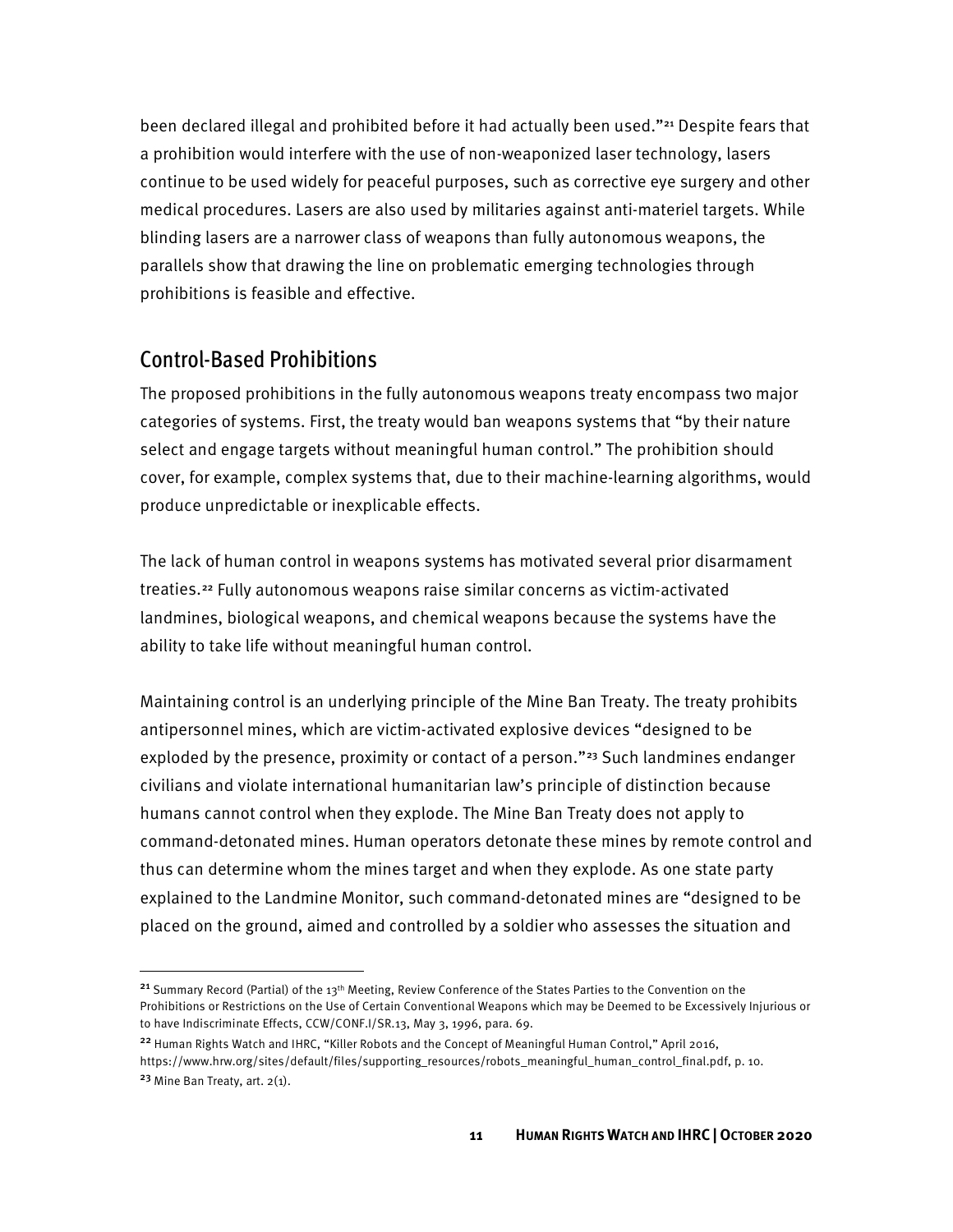makes a deliberate decision as to detonation."<sup>[24](#page-16-0)</sup> In differentiating between the two types of landmines, the Mine Ban Treaty highlights the significance of the element of control in defining a category of problematic weapons.

the treaty banning chemical weapons in 1993. The Biological Weapons Convention and Chemical Weapons Convention were also driven in part by concerns about the controllability of the weapons. A 1969 report from the UN secretary-general commented that "controllability ... is a most important consideration in their [biological and chemical agents'] use as weapons."<sup>25</sup> The report observes that once in the atmosphere, biological and chemical agents can be dispersed by elements of nature, such as the wind, and "control is thus possible only to the extent that the meteorological situation can be predicted." The United Nations General Assembly subsequently adopted a resolution declaring the use of biological and chemical weapons to be counter to general principles of international law, explicitly noting that the weapons' "effects are often uncontrollable and unpredictable and may be injurious without distinction to combatants and non-combatants."[26](#page-16-2) States adopted the treaty banning biological weapons in 1971 and

 accomplish those ends." These documents provide additional support for the content of Human control is an underlying theme of many existing sets of artificial intelligence principles. In an analysis of 36 such "principles documents," the Berkman Klein Center white paper "Principled Artificial Intelligence" explains: "our society, governments, and companies alike are grappling with a potential shift in the locus of control from humans to AI systems."[27](#page-16-3) The concept of control is closely linked to other cross-cutting themes the paper identifies because "human involvement is often presented as a mechanism to meaningful human control, which is discussed in more detail below.

<span id="page-16-0"></span><sup>&</sup>lt;sup>24</sup> International Campaign to Ban Landmines, "Country Profile: Canada," in *Landmine Monitor 2002*, eds. Stephen Goose et al. (New York: Human Rights Watch, August 2002), http://archives.the-

monitor.org/index.php/publications/display?url=lm/2002/canada.html#fnB858 (accessed October 5, 2020) (quoting "ILX0149: Response to Query," email to MAC from Shannon Smith, DFAIT/ILX, May 2, 2002, and also citing "The Canadian Forces and Anti-Personnel Landmine," DND document BG-02.007, February 13, 2002).

<span id="page-16-1"></span><sup>25</sup>United Nations Secretary-General, "Chemical and Bacteriological (Biological) Weapons and the Effects of their Possible Use: Report of the Secretary-General" Doc.A/7575/Rev.1, (1969),

http://repository.un.org/bitstream/handle/11176/75955/A\_7575\_Rev.1%3bS\_9292\_Rev.1-

EN.pdf?sequence=10&isAllowed=y (accessed April 23, 2020), para. 28.

<span id="page-16-2"></span><sup>&</sup>lt;sup>26</sup> United Nations General Assembly, Resolution 2603 (1969), A/7890. The resolution was adopted by a vote of 80 in favor to 3 against; 36 states abstained from voting and 7 states were non-voting.

<span id="page-16-3"></span><sup>&</sup>lt;sup>27</sup> Fjeld et al., "Principled Artificial Intelligence," p. 53.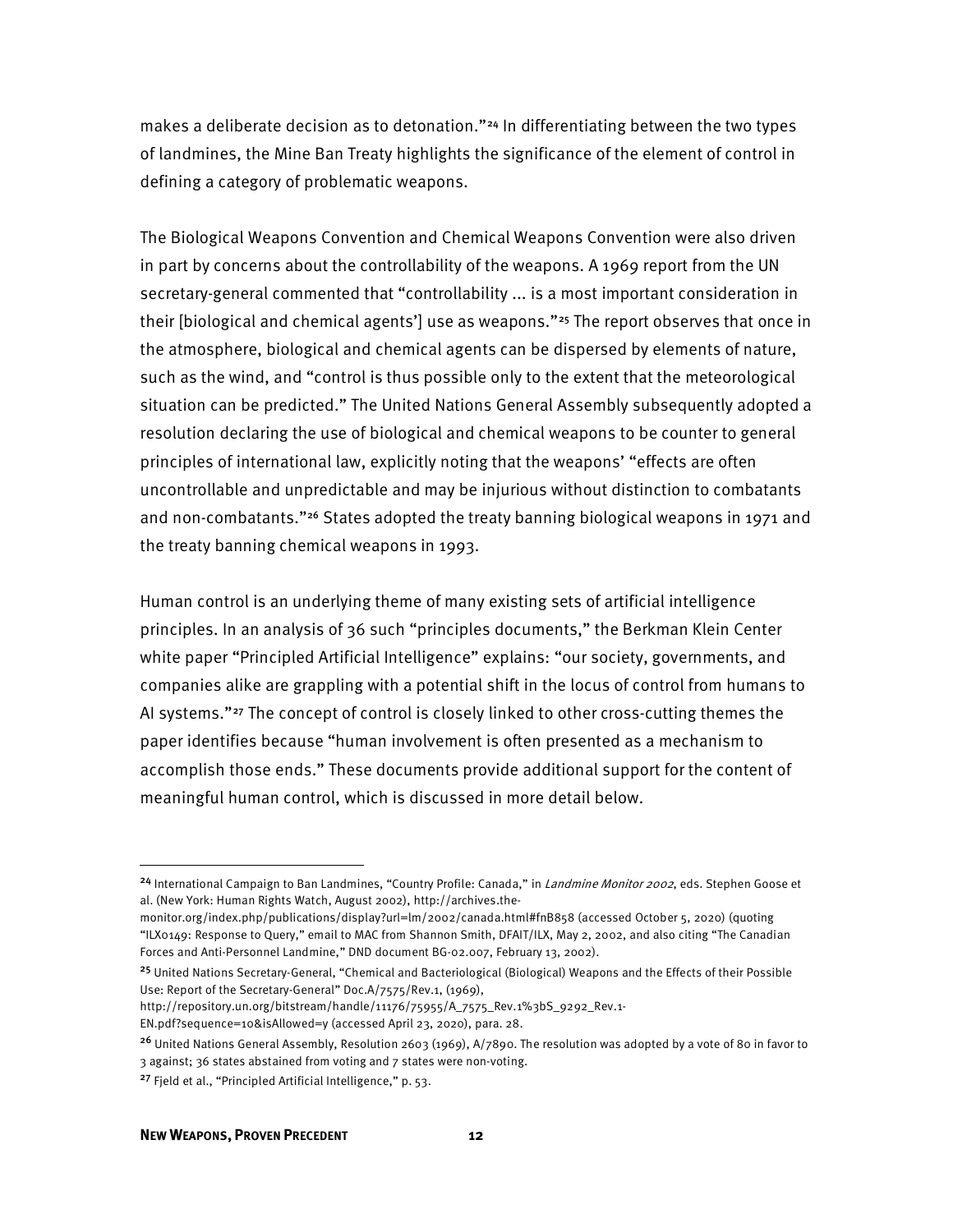#### Human Dignity-Based Prohibitions

 legally unacceptable ways. Such systems would rely on target profiles, i.e., "certain types gender, race, or other social identities, or algorithmic bias could lead to discriminatory results.<sup>29</sup> The proposed elements of a fully autonomous weapons treaty also prohibit a second category of weapons systems that select and engage humans as targets in morally or of data, such as weight, heat, or sound, to represent people or categories of people."<sup>[28](#page-17-0)</sup> In killing or injuring people based on such data, these systems would violate human dignity and dehumanize violence. They also have the potential to be discriminatory because they could be programmed to target people based on discriminatory indicators, such as age,

International human rights law provides long-standing precedent for protecting human dignity. The opening words of the Universal Declaration of Human Rights assert that "recognition of the inherent dignity and of the equal and inalienable rights of all members of the human family is the foundation of freedom, justice and peace in the world."<sup>[30](#page-17-2)</sup> In ascribing inherent dignity to all human beings, the Universal Declaration implies that everyone has worth that deserves respect.<sup>31</sup> The International Covenant on Civil and Political Rights (ICCPR) establishes the inextricable link between dignity and human rights, stating in its preamble that the rights it enumerates "derive from the inherent dignity of the human person."[32](#page-17-4)

International human rights law also emphasizes the importance of non-discrimination. The Universal Declaration of Human Rights states, "All are equal before the law and are entitled without any discrimination to equal protection of the law."[33](#page-17-5) The ICCPR elaborates on prohibited criteria for distinguishing people, including "race, colour, sex, language, religion, political or other opinion, national or social origin, property, birth or other

<span id="page-17-0"></span><sup>&</sup>lt;sup>28</sup> Richard Moyes, Article 36, "Target Profiles," August 2019, http://www.article36.org/wp-content/uploads/2019/08/Targetprofiles.pdf (accessed September 8, 2020), p. 3.

<span id="page-17-1"></span><sup>&</sup>lt;sup>29</sup> For more information on algorithmic biases, see generally UN Institute for Disarmament Research (UNIDIR), Algorithmic Bias and the Weaponization of Increasingly Autonomous Technologies (2018),

https://unidir.org/sites/default/files/publication/pdfs/algorithmic-bias-and-the-weaponization-of-increasinglyautonomous-technologies-en-720.pdf (accessed September 18, 2020).

<span id="page-17-2"></span><sup>&</sup>lt;sup>30</sup> Universal Declaration of Human Rights, adopted December 10, 1948, G.A. Res. 217A(III), U.N. Doc. A/810, pmbl., para. 1.

<span id="page-17-3"></span> Switzerland, June 2009, https://www.legal-tools.org/doc/e80bda/pdf/ (accessed February 16, 2014), p. 10. <sup>31</sup> Jack Donnelly, "Human Dignity and Human Rights," in *Protecting Dignity: Agenda for Human Rights*, Government of

<span id="page-17-5"></span><span id="page-17-4"></span> GAOR Supp. (No. 16) at 52, U.N. Doc. A/6316 (1966), 999 U.N.T.S. 171, entered into force March 23, 1976, pmbl., para. 2. <sup>32</sup> International Covenant on Civil and Political Rights (ICCPR), adopted December 16, 1966, G.A. Res. 2200A (XXI), 21 U.N. 33 Universal Declaration of Human Rights, art. 7.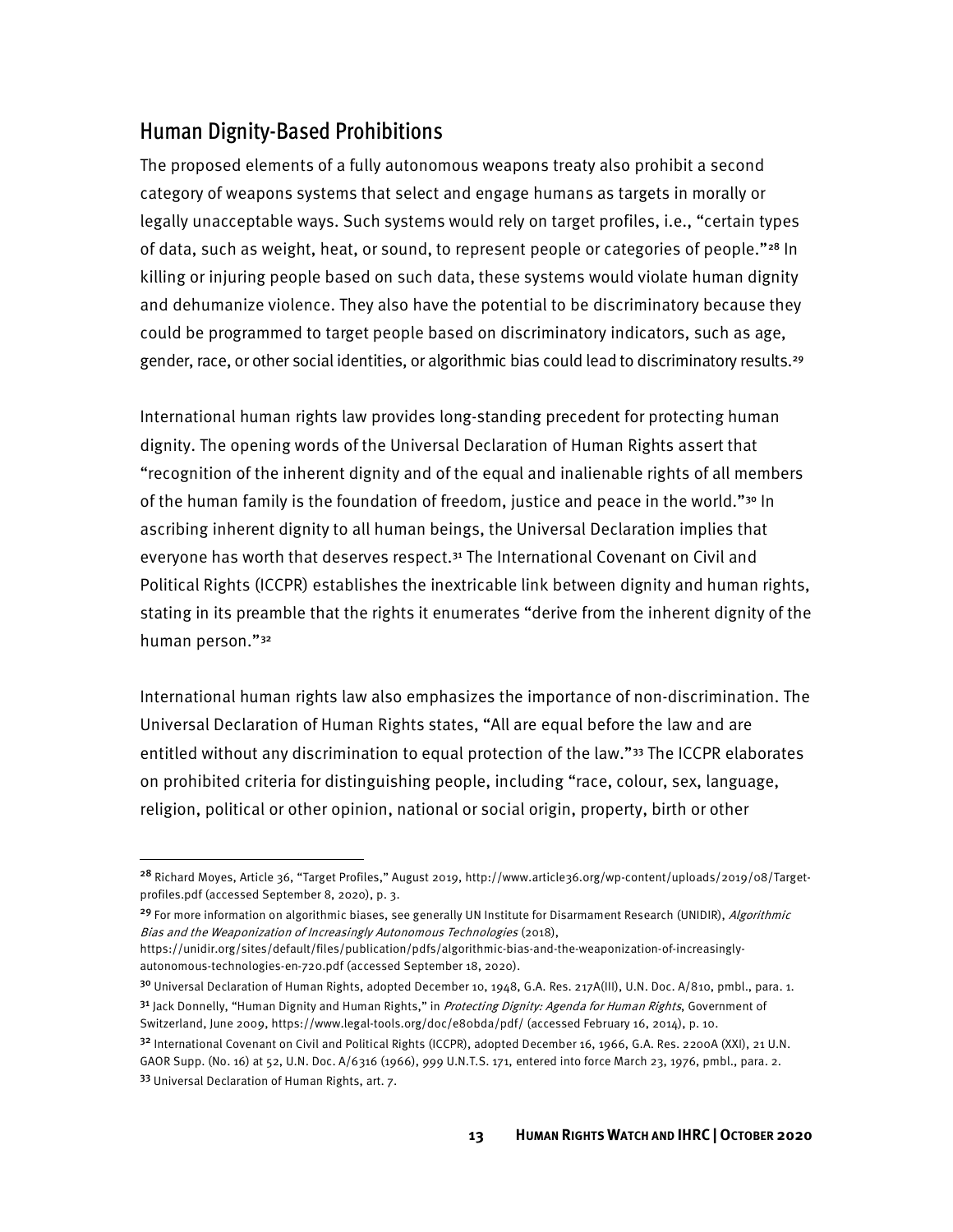disability and sexual orientation.[35](#page-18-1)  status."[34](#page-18-0) Later instruments reiterate these criteria and enumerate other ones, such as

 dignity and non-discrimination must be upheld during decision-making about the use of force as well as in remedial measures after use, the reference to the principles in these Dignity and non-discrimination play a role in humanitarian disarmament law, which seeks to reduce arms-inflicted human suffering. The preamble of the Convention on Cluster Munitions, for example, expresses states parties' determination to "ensure the full realisation of the rights of all cluster munition victims and recognis[e] their inherent dignity." The belief in human dignity was the foundation of the "rights-based" approach to victim assistance, which is reaffirmed and articulated in Article 5.[36](#page-18-2) The Convention on Cluster Munitions and the Treaty on the Prohibition of Nuclear Weapons further specify that victim assistance should be provided without discrimination. While the principles of disarmament treaties bolsters the case for them playing a role in a fully autonomous weapons instrument.

The frequent references to these principles in existing artificial intelligence documents reinforce their relevance to a treaty on fully autonomous weapons. Of the principles documents surveyed in "Principled Artificial Intelligence," close to half stress the importance of prioritizing human values, including human dignity, which is often tied to human rights.[37](#page-18-3) In addition, almost 90 percent of the documents studied by the Berkman Klein Center include the principle of "non-discrimination and the prevention of bias."

<span id="page-18-0"></span><sup>&</sup>lt;sup>34</sup> Under Article 2 of the ICCPR, each state "undertakes to respect and to ensure to all individuals within its territory and subject to its jurisdiction the rights recognized in the present Covenant, without distinction of any kind, such as race, colour, sex, language, religion, political or other opinion, national or social origin, property, birth or other status." ICCPR, art. 2. Article 26 reads that, "All persons are equal before the law and are entitled without any discrimination to the equal protection of the law. In this respect, the law shall prohibit any discrimination and guarantee to all persons equal and effective protection against discrimination on any ground such as race, colour, sex, language, religion, political or other opinion, national or social origin, property, birth or other status." ICCPR, art. 26.

<span id="page-18-1"></span> A/HRC/Res/17/19, pmbl. 35 Convention on the Rights of Persons with Disabilities (CRPD), adopted May 3, 2008, 2515 U.N.T.S. 3, entered into force May 3, 2008, art. 5(2); UN Human Rights Council, "Human Rights, Sexual Orientation and Gender Identity," Resolution 17/19,

<span id="page-18-2"></span><sup>&</sup>lt;sup>36</sup> Gro Nystuen and Stuart Casey-Maslen eds., *The Convention on Cluster Munitions: A Commentary* (Oxford: Oxford University Press, 2010), p. 55. Drawing on the foundation of international human rights law, the rights-based approach recognizes that victims, as all other human beings or groups of human beings, are subjects or bearers of rights.

<span id="page-18-3"></span><sup>37</sup> Fjeld et al., "Principled Artificial Intelligence," pp. 60-61. For example, the European High-Level Expert Group guidelines uphold respect for human dignity as part of a family of fundamental rights set out in international human rights law particularly apt to cover AI systems. European Commission's High-Level Expert Group on Artificial Intelligence, "Ethics Guidelines for Trustworthy AI" (2019), https://ec.europa.eu/digital-single-market/en/news/ethics-guidelines-trustworthy-ai (accessed September 9, 2020), p. 10.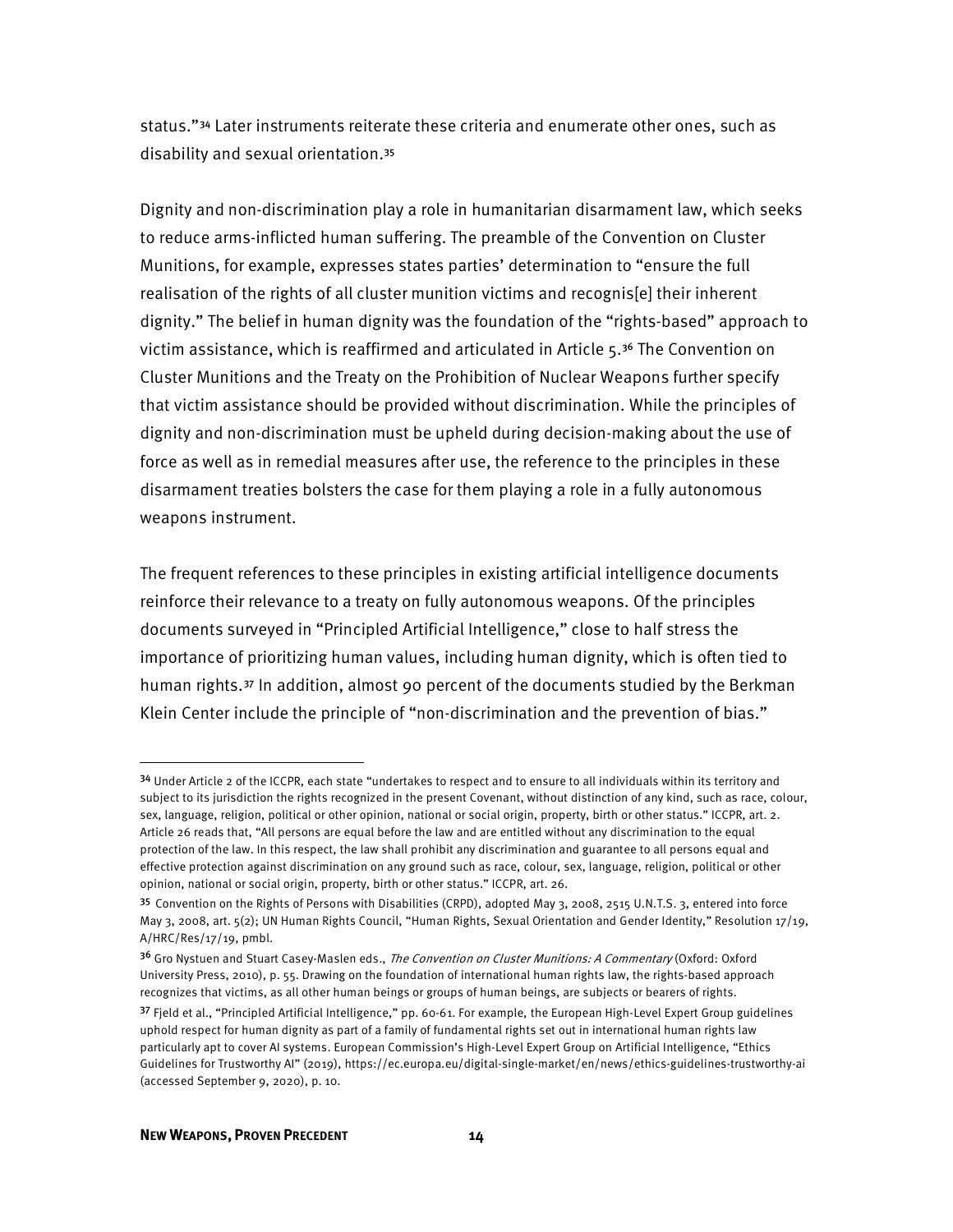According to its report, some of the documents warn that "AI is not only replicating patterns of bias, but also has the potential to significantly scale discrimination and to discriminate in unforeseen ways."[38](#page-19-0) 

<span id="page-19-0"></span><sup>&</sup>lt;sup>38</sup> Fjeld et al., "Principled Artificial Intelligence," p. 48. The Toronto Declaration on the Right to Equality and Non-Discrimination in Machine Learning System, for example, states that "[a]ll actors, public and private, must prevent and mitigate against discrimination risks in the design, development and application of machine learning technologies. Amnesty International, Access Now, "Toronto Declaration: Protecting the Right to Equality and Non-Discrimination in Machine Learning Systems" (2018), https://www.accessnow.org/cms/assets/uploads/2018/08/The-Toronto-Declaration\_ENG\_08- 2018.pdf (accessed September 9, 2020), p. 6.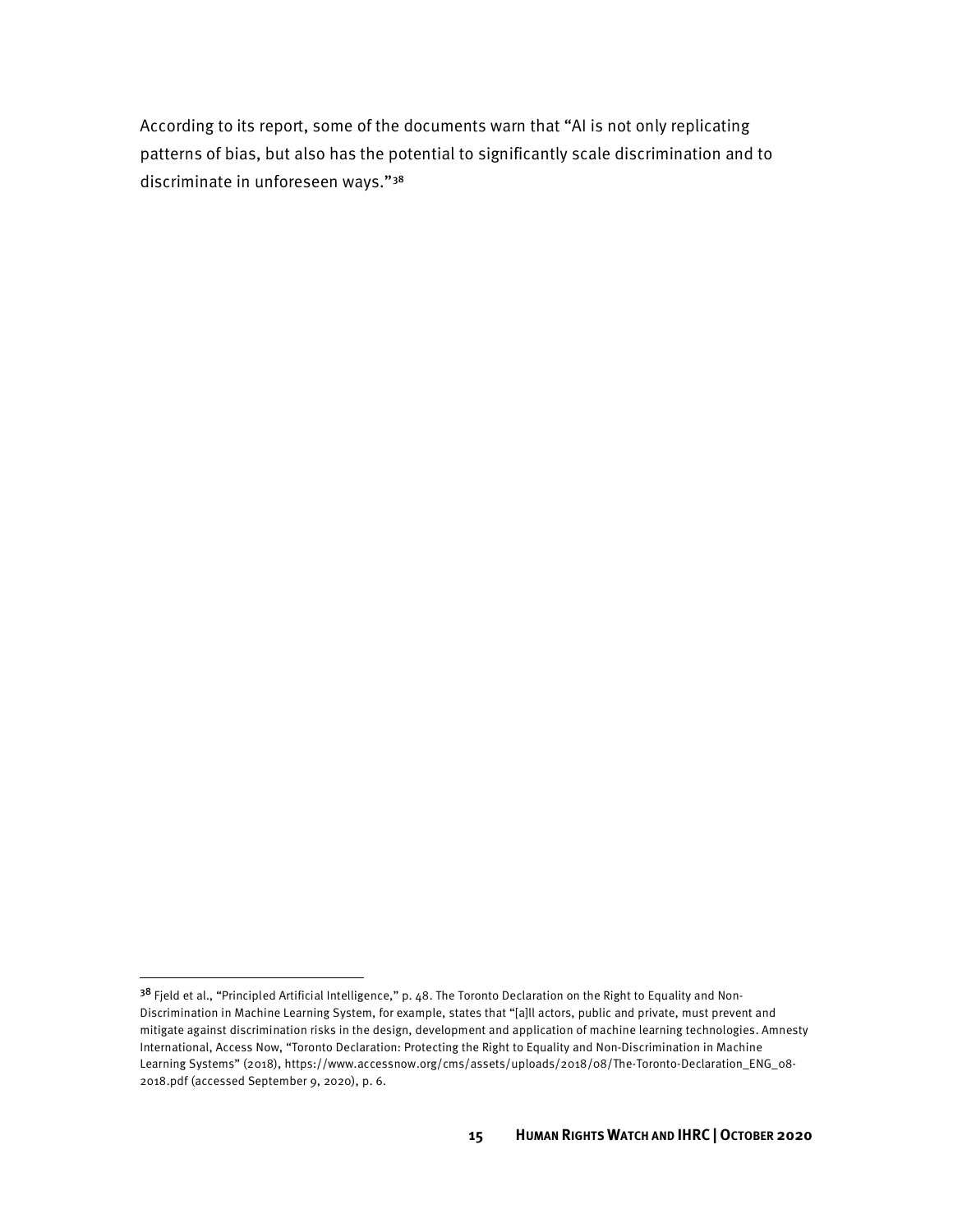# **III. Positive Obligations**

 they outline affirmative steps states parties would need to take to cover systems that are draw on the concept of meaningful human control, which is discussed below. Specific by being adaptable enough to address future technological developments. To further the general obligation and complement the prohibitions, the proposed elements of a new treaty include "specific positive obligations to ensure that meaningful human control is maintained in the use of all other systems that select and engage targets." The restrictions do not address weapons systems already covered by the prohibitions. Instead, not *inherently* unacceptable but still have the potential to be *used* to select and engage targets without meaningful human control. The content of the positive obligations should positive requirements would bolster the strength of the treaty by regulating the use of emerging technologies in weapons that are not explicitly captured by the treaty's prohibitions and

 general obligation. Their positive obligations parallel the provisions proposed for the fully Several international humanitarian law and weapons treaties include positive obligations that elaborate on actions states should take to implement and comply with a treaty's autonomous weapons treaty that mandate measures to ensure meaningful human control over the selection and engagement of targets.

Additional Protocol I to the Geneva Conventions enumerates both prohibitions and positive obligations that parties must follow to uphold Article 48 on distinction. Article 57, for example, requires parties to take all feasible precautions to avoid civilian casualties and damage to civilian objects. They must verify targets are not civilian ones, provide effective advanced warning of an attack when possible, and design attacks to "cause the least danger to civilian lives and to civilian objects."

 The Arms Trade Treaty similarly enumerates positive obligations designed to arms. Article 7 obliges exporting states to conduct a risk assessment evaluating the operationalize the general principles outlined in Article 1. Articles 7 to 10 provide detailed requirements for states parties involved with the import, export, transit, or brokering of potential that conventional arms covered under the treaty may be used, for example, to commit violations of international humanitarian law or international human rights law, or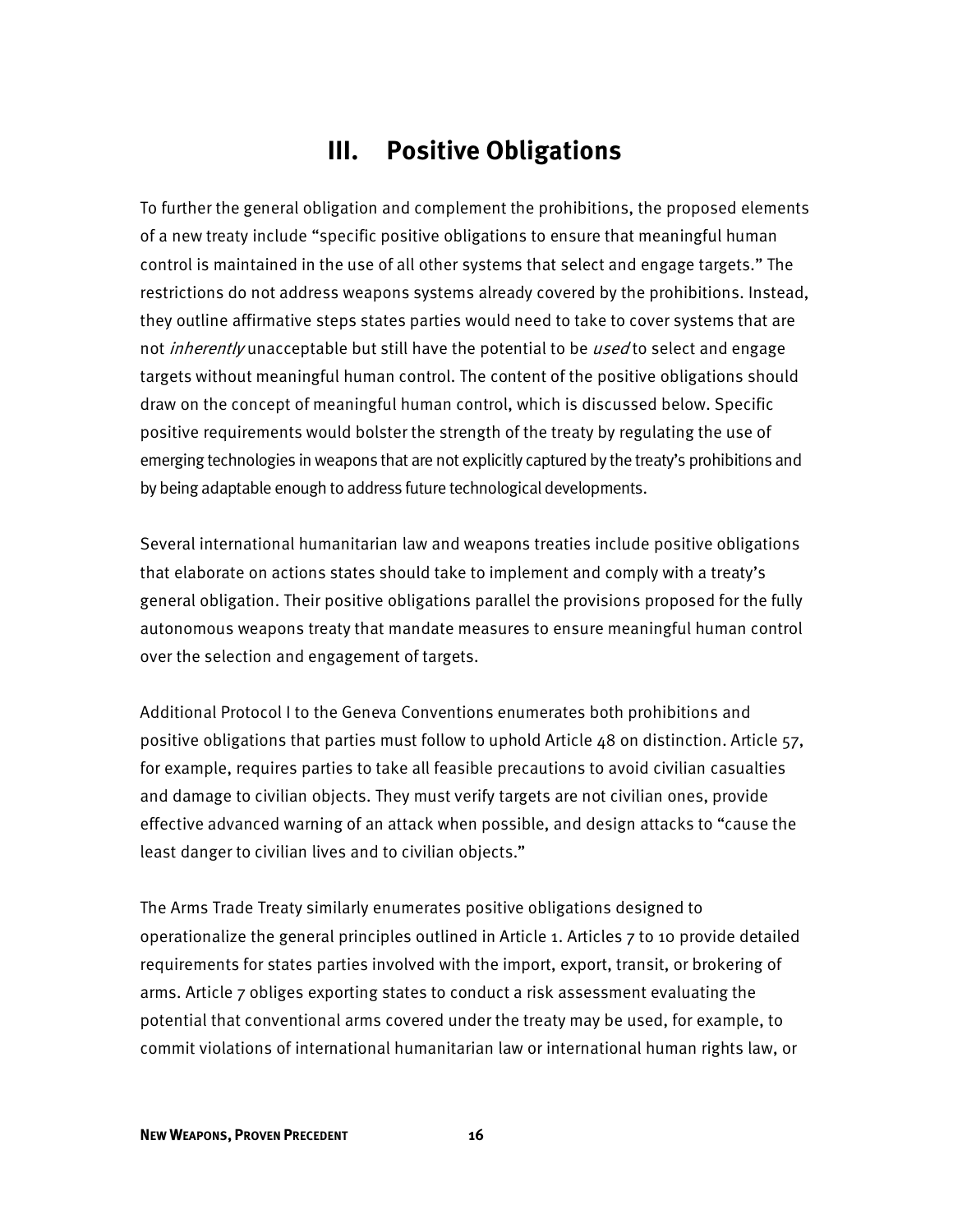to prevent diversion.[40](#page-21-1) to commit gender-based violence.<sup>39</sup> The exporting state party shall not authorize transfer if there is an "overriding risk" of these negative consequences, even with available mitigation measures. Article 11 outlines requirements for states parties to take measures

 Other types of positive obligations common to international humanitarian and human help prevent treaty violations. Regular meetings of states parties would provide and set goals for the future. The details of these provisions are beyond the scope of this rights law may be useful to include. For example, reporting requirements would promote transparency and facilitate monitoring. Verification and compliance mechanisms could opportunities to review the treaty's status and operation, identify gaps in implementation, report, but there is ample precedent for them in many of the treaties discussed above.

<span id="page-21-1"></span><span id="page-21-0"></span><sup>&</sup>lt;sup>39</sup> Arms Trade Treaty, adopted April 2, 2013, A/RES/ 67/234B, entered into force December 14, 2014, art. 7(4). 4<sup>0</sup> Ibid., art. 11.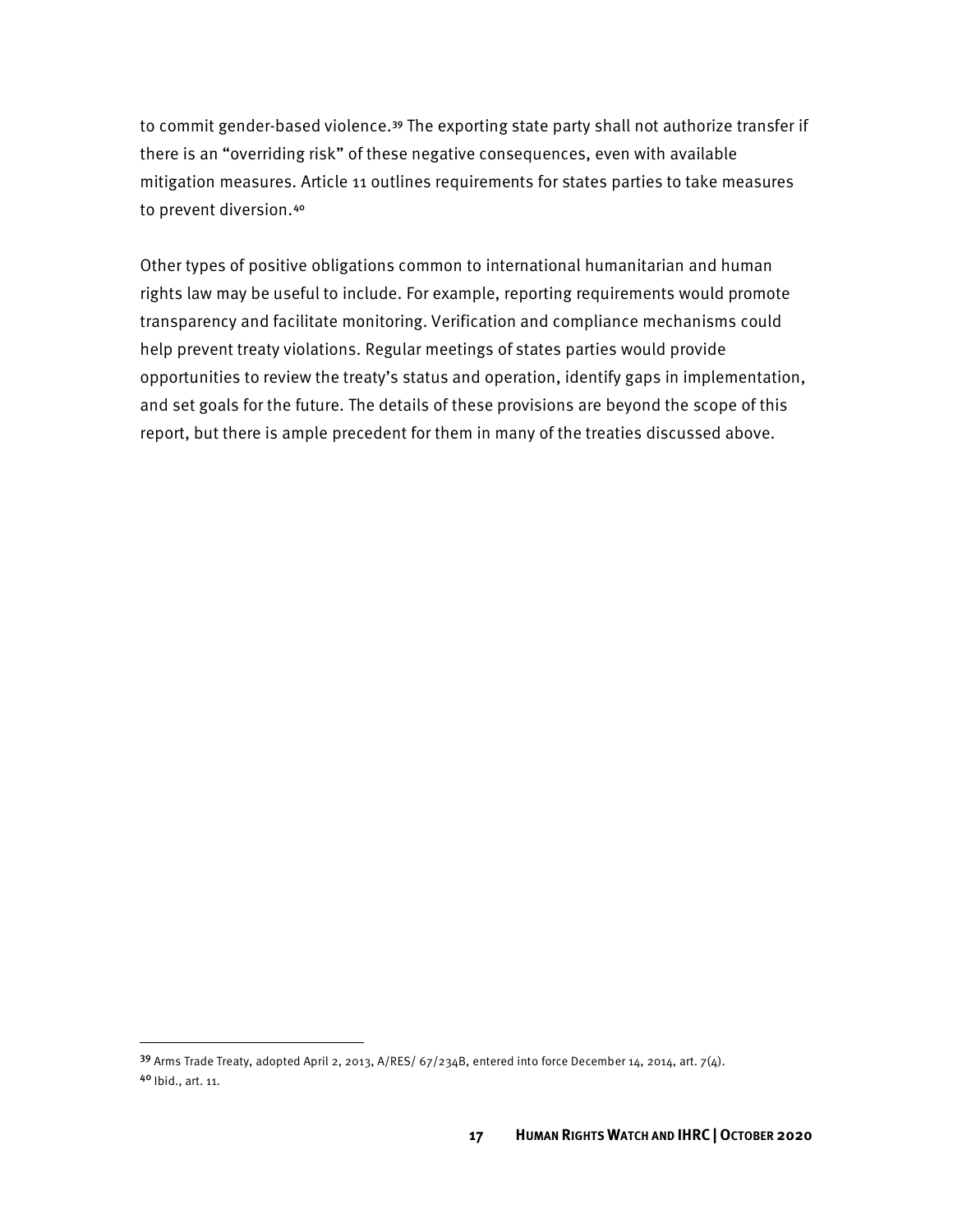# **IV. Meaningful Human Control**

 control over the use of force. The prohibitions ban the development, production, and use The concept of meaningful human control cuts across all three proposed obligations of a treaty on fully autonomous weapons. The general obligation requires meaningful human of weapons systems that inherently lack meaningful human control. The positive obligations require states to ensure weapons systems that select and engage targets are used only with meaningful human control.

 For example, the use of fully autonomous weapons would undermine human dignity by discriminatory outcomes. Fully autonomous weapons systems would also be unable to replicate the human judgment necessary to weigh the proportionality of an attack as The concept is fundamental to this instrument because most of the concerns arising from the use of fully autonomous weapons are attributable to the lack of such human control.<sup>41</sup> delegating life-and-death determinations to machines that cannot comprehend the value of human life. Algorithmic bias in systems operating autonomously could lead to required under international law. Even if the systems could apply human judgment, the law is designed to be implemented by humans. Finally, the use of fully autonomous weapons would create an accountability gap because it would be legally difficult and possibly unjust to hold a human liable for the actions of a system operating beyond human control. All of these concerns demonstrate the need to maintain meaningful human control over the use of force.

 widespread in multilateral meetings and expert reports. Almost all states that have spoken Support for maintaining meaningful human control in weapons systems has been on the topic have argued that humans need to play a role in the use of force.[42](#page-22-1) CCW states parties also agreed on a guiding principle that says: "Human-machine interaction … should ensure that the potential use of weapons systems based on emerging technologies in the area of lethal autonomous weapons systems is in compliance with applicable

<span id="page-22-1"></span><span id="page-22-0"></span> $41$  For a more detailed description of the concerns arising from the use of weapons systems without meaningful human control, see Human Rights Watch and IHRC, "Killer Robots and the Concept of Meaningful Human Control." 42 Human Rights Watch, *Stopping Killer Robots: Country Positions on Banning Fully Autonomous Weapons and Retaining* Human Control, August 2020, https://www.hrw.org/sites/default/files/media\_2020/08/arms0820\_web\_0.pdf.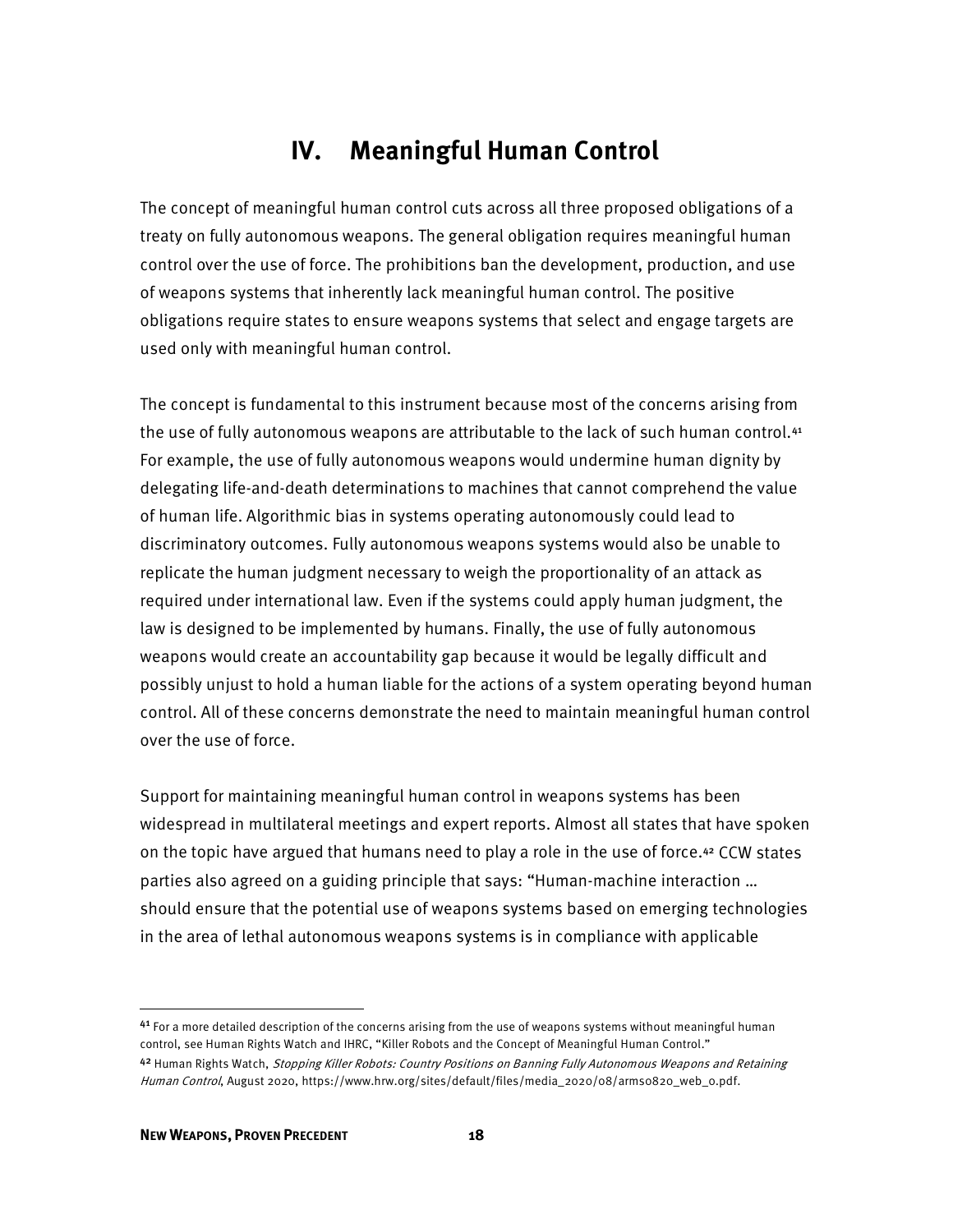international law, in particular [international humanitarian law]."[43](#page-23-0) The arguments for meaningful human control are bolstered by both international law and documents setting out principles of artificial intelligence. As will be discussed below, these sources provide precedent for the content of the concept and the choice of terminology.

#### Components of Meaningful Human Control

 technological, and operational components. None of these components would by itself be sufficient to make human control meaningful, but each would promote such control. While Intelligence." Their inclusion in a variety of AI standards underscores the value that states, The proposed treaty elements break meaningful human control into decision-making, the components were initially distilled from the positions of states and experts, they also appear in many of the documents of AI principles analyzed in "Principled Artificial private actors, and civil society groups place on the components and support their incorporation in the treaty.

#### *Decision-Making Components*

 The decision-making components of meaningful human control "give humans the information and ability to make decisions about whether the use of force complies with legal rules and ethical principles." The human operator should understand the operational environment and how the system functions, including what it might identify as a target, and should have sufficient time for deliberation.

 "explainability." This principle seeks to counter "[p]erhaps the greatest challenge that AI Ensuring an understanding of how the system functions embodies the principle of poses from a governance perspective … [that is,] the complexity and opacity of the technology."[44](#page-23-1) According to "Principled Artificial Intelligence," explainability in the AI context refers to the "translation of technical concepts and decision outputs into intelligible, comprehensible formats suitable for evaluation."[45](#page-23-2) One of the principles documents, the Think 20 report "Future of Work and Education for the Digital Age,"

<span id="page-23-0"></span><sup>43</sup> Final Report, Meeting of the High Contracting Parties to the Convention on Prohibitions or Restrictions on the Use of Certain Conventional Weapons Which May Be Deemed to Be Excessively Injurious or to Have Indiscriminate Effects, Guiding Principles affirmed by the Group of Governmental Experts on Emerging Technologies in the Area of Lethal Autonomous Weapons Systems, CCW/MSP/2019/CRP.2/Rev.1, November 2019, Annex III, para. (c).

<span id="page-23-2"></span><span id="page-23-1"></span><sup>44</sup> Field et al., 'Principled Artificial Intelligence," p. 41.

<sup>45</sup> Ibid., pp. 42-43.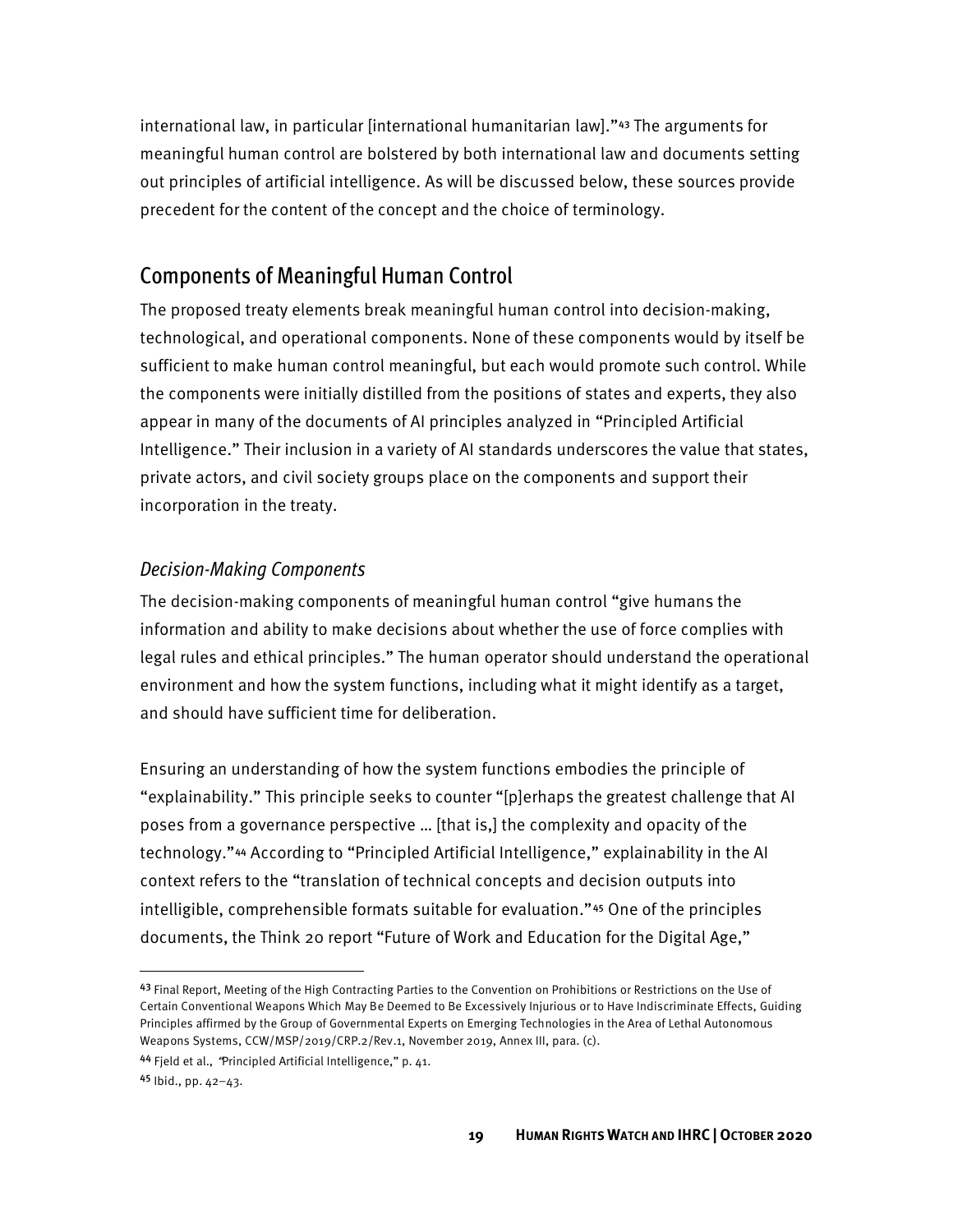highlights the importance of "clear, complete and testable explanations of what the system is doing and why."[46](#page-24-0) The Montreal Declaration for a Responsible Development of Artificial Intelligence finds that a satisfactory explanation "should take the same form as the justification we would demand of a human making the same kind of decision."[47](#page-24-1) Under existing principles, explainability is especially important in systems that cause harm or affect a person's life.[48](#page-24-2) Fully autonomous weapons would exemplify such systems.

#### *Technological Components*

 Technological components are "embedded features of a weapons system that can ability of the system to relay relevant information to the human operator, and the ability of a human to intervene after the activation of the system. enhance meaningful human control." They can include reliability and predictability, the

avoidance of unintended harms," while security "addresses *external* threats to an AI perform consistently."[52](#page-24-6)  Several technological components are reflected in existing documents laying out AI principles. Reliability, for example, encompasses the widely cited principles of security and safety, which are related but distinct concepts.[49](#page-24-3) According to "Principled Artificial Intelligence," safety "refers to the proper *internal* functioning of an AI system and the system."<sup>[50](#page-24-4)</sup> AI principles documents also highlight predictability and link that principle to public trust.[51](#page-24-5) Predictability generally "refers to the degree to which a weapon system operates as humans expect, and reliability refers to the degree to which the system will

 of humans to intervene. According to the report, human control "requires that AI systems "Principled Artificial Intelligence" also draws a link between human control and the ability

<span id="page-24-0"></span><sup>46</sup> Paul Twomey, "Future of Work and Education for the Digital Age," (Think 20, 2018), https://www.g20-insights.org/wpcontent/uploads/2018/07/TF1-1-11-Policy-Briefs\_T20ARG\_Towards-a-G20-Framework-For-Artificial-Intelligence-in-the-Workplace.pdf (accessed September 3, 2020), p. 7.

<span id="page-24-1"></span><sup>47</sup> University of Montreal, "Montreal Declaration for a Responsible Development of Artificial Intelligence," 2018, https://www.montrealdeclaration-responsibleai.com/the-declaration (accessed September 3, 2020), p. 12.

<span id="page-24-2"></span><sup>4&</sup>lt;sup>8</sup> Fjeld et al., "Principled Artificial Intelligence," p. 32.

<span id="page-24-3"></span><sup>49</sup> Ibid., p. 37.

<span id="page-24-4"></span><sup>5&</sup>lt;sup>0</sup> Ibid. (emphasis added).

<span id="page-24-5"></span><sup>&</sup>lt;sup>51</sup> Ibid., p. 40 (citing, for example, the Beijing AI Principles).

<span id="page-24-6"></span><sup>52</sup> Campaign to Stop Killer Robots, "Key Elements of a Treaty on Fully Autonomous Weapons" (quoting International Committee of the Red Cross statement under Agenda Item 5(b), Convention on Conventional Weapons Group of Governmental Experts on Lethal Autonomous Weapons Systems, Geneva, March 2019), p. 4, n. 4.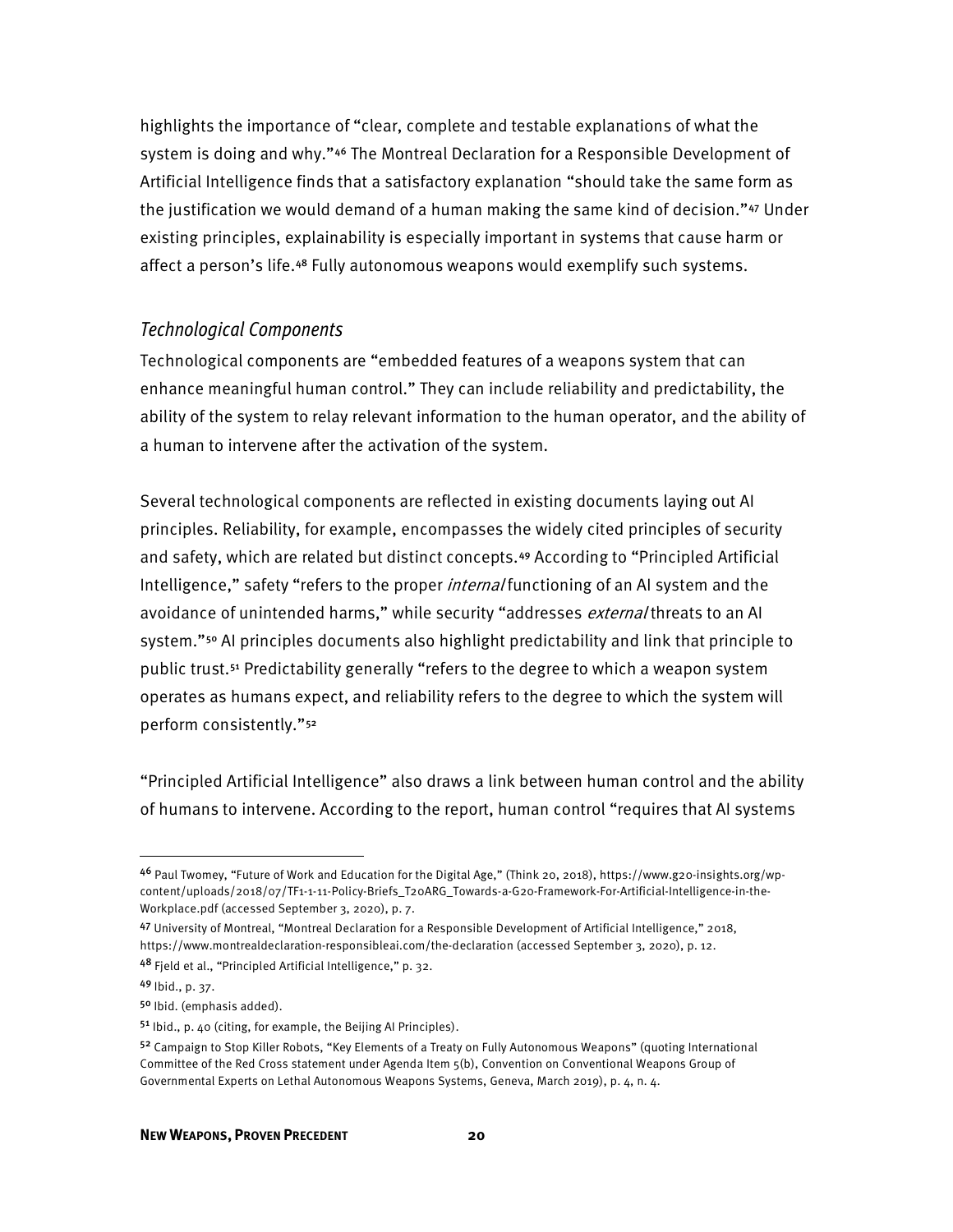are designed and implemented with the capacity for people to intervene in their actions."[53](#page-25-0)  Indeed the ability to intervene was "the most commonly referenced principle under the theme of Human Control of Technology."[54](#page-25-1) 

#### *Operational Components*

 can target." Factors that could be constrained include: the time between a human's legal Operational components limit "when and where a weapon system can operate, and what it assessment and the system's application of force; the duration of the system's operation; the nature and size of the geographic area of operation; and the permissible types of targets (e.g., personnel or materiel).

 Intelligence," the Alisomar AI Principles state that that to ensure human control, set the parameters for when they can delegate decisions. Such restrictions promote human control. As discussed in "Principled Artificial "[h]umans should choose how and whether to delegate decisions to AI systems, to accomplish human-chosen objectives."[55](#page-25-2) The Montreal Declaration says that "AI systems should be built and used … 'with the goal of increasing people's control over their surroundings.'"[56](#page-25-3) Operational constraints allow humans to control their surroundings and

#### Term "Meaningful Human Control"

While the human role in the use of force has been described in different terms, the phrase "meaningful human control" has several benefits. First, it has already been employed by a large number of states, international organizations, nongovernmental organizations, and other experts. Second, the specific words are well-suited to addressing the problems of fully autonomous weapons. According to the group Article 36, "meaningful," compared to other potential qualifiers, is "general rather than context specific (e.g. appropriate) [and] derives from an overarching principle rather than being outcome driven (e.g. effective, sufficient)."[57](#page-25-4) "Control" is broader than alternative terms like judgment and intervention

<span id="page-25-0"></span><sup>53</sup> Fjeld et al., "Principled Artificial Intelligence," p. 54.

 <sup>54</sup> Ibid.

<span id="page-25-2"></span><span id="page-25-1"></span><sup>55</sup> Future of Life Institute, "Asilomar AI Principles" (2017), https://futureoflife.org/ai-principles/?cn-reloaded=1 (accessed September 3, 2020); see also Fjeld et al., "Principled Artificial Intelligence," p. 54.

<span id="page-25-3"></span><sup>56</sup> Fjeld et al., "Principled Artificial Intelligence," p. 55.

<span id="page-25-4"></span><sup>57</sup> Article 36, "Key Elements of Meaningful Human Control," April 2016, http://www.article36.org/wp-

 content/uploads/2016/04/MHC-2016-FINAL.pdf (accessed September 3, 2020), p. 5.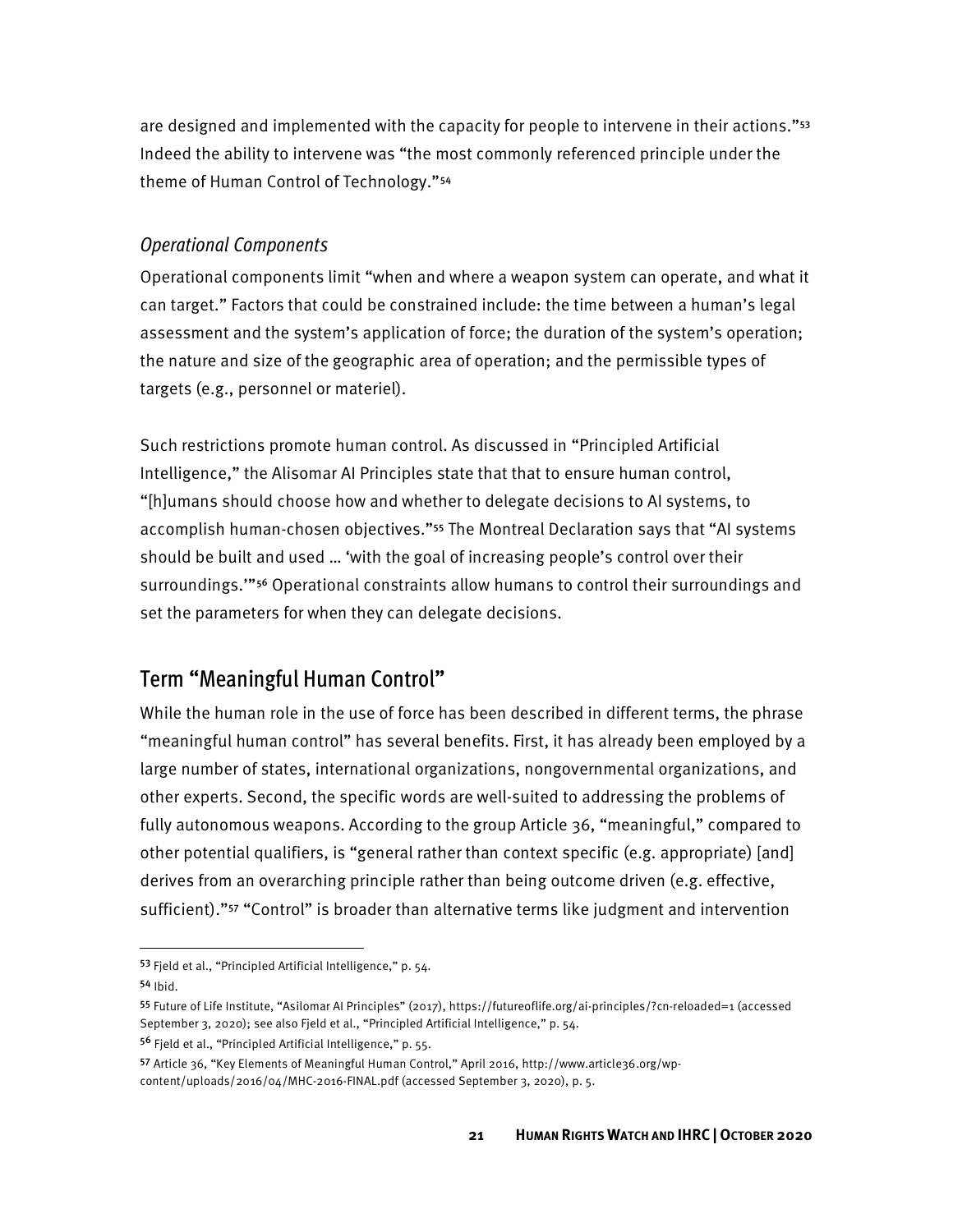because it encompasses both the application of human reasoning and actions to ensure human intention is followed. Third, and most relevant for this report, the concept of control is frequently used in international law and AI principles to promote accountability and reduce harm.[58](#page-26-0) 

 criminal law, under the concept of command responsibility, commanders or other International law often requires "control" to ensure legal responsibility. In international superiors can be held criminally liable for the actions of subordinates over whom they have "effective command and control."<sup>59</sup> Additionally, in *jus ad bellum* and *jus in bello*, legal accountability often requires "effective control"<sup>60</sup> or "overall control."<sup>[61](#page-26-3)</sup> An adjective such as "effective" or "overall" is included to emphasize that only substantive levels of control qualify. Mandating meaningful human control over the use of force or weapons systems that select and engage target objects similarly helps hold humans accountable for violations of international humanitarian and human rights law.

 treaties, many of which use the word "control" in their titles, exist specifically to control the transboundary movement of hazardous wastes and contaminants. International International law also imposes requirements to maintain control in order to reduce harm. Although they do not employ the word "control," as described above, the Mine Ban Treaty, the Biological Weapons Convention, and the Chemical Weapons Convention were motivated by desire to avoid harm caused by a lack of control. International environmental law explicitly requires states to "control" pollution and other causes of environmental damage in order to prevent and minimize harm to the environment.<sup>[62](#page-26-4)</sup> For example, the United Nations Convention on the Law of the Sea devotes a section to states' obligations to "prevent, reduce and control pollution of the marine environment."<sup>[63](#page-26-5)</sup> A number of other

<span id="page-26-0"></span><sup>58</sup> Human Rights Watch and IHRC, "Killer Robots and the Concept of Meaningful Human Control."

<span id="page-26-1"></span><sup>59</sup> See, for example, Rome Statute of the International Criminal Court (Rome Statute), A/CONF.183/9, July 17, 1998, entered into force July 1, 2002, art. 28; see also Prosecutor v. Ignace Bagilishema, Judgment (Trial Chamber), June 7, 2001, para. 45 (emphasis added) ("[T]he essential element is not whether a superior had authority over a certain geographical area, but whether he or she had effective control over the individuals who committed the crimes.").

<span id="page-26-2"></span><sup>60</sup> Military and Paramilitary Activities in and against Nicaragua (Nicaragua v. United States of America), International Court of Justice, Judgment, June 24, 1986.

<span id="page-26-3"></span><sup>61</sup> Prosecutor v. Tadic, International Criminal Tribunal for the Former Yugoslavia Appeals Chamber, Case No. IT-94-1-AR72, 35 ILM 32 (1996).

<span id="page-26-4"></span><sup>&</sup>lt;sup>62</sup> Human Rights Watch and IHRC, "Killer Robots and the Concept of Meaningful Human Control," pp. 15-16.

<span id="page-26-5"></span> $63$  United Nations Convention on the Law of the Sea (UNCLOS), adopted December 10, 1982, entered into force November 16, 1994, 1833 UNTS 3, part XII, section 5 (entitled "International Rules and National Legislation to Prevent, Reduce and Control Pollution of the Marine Environment").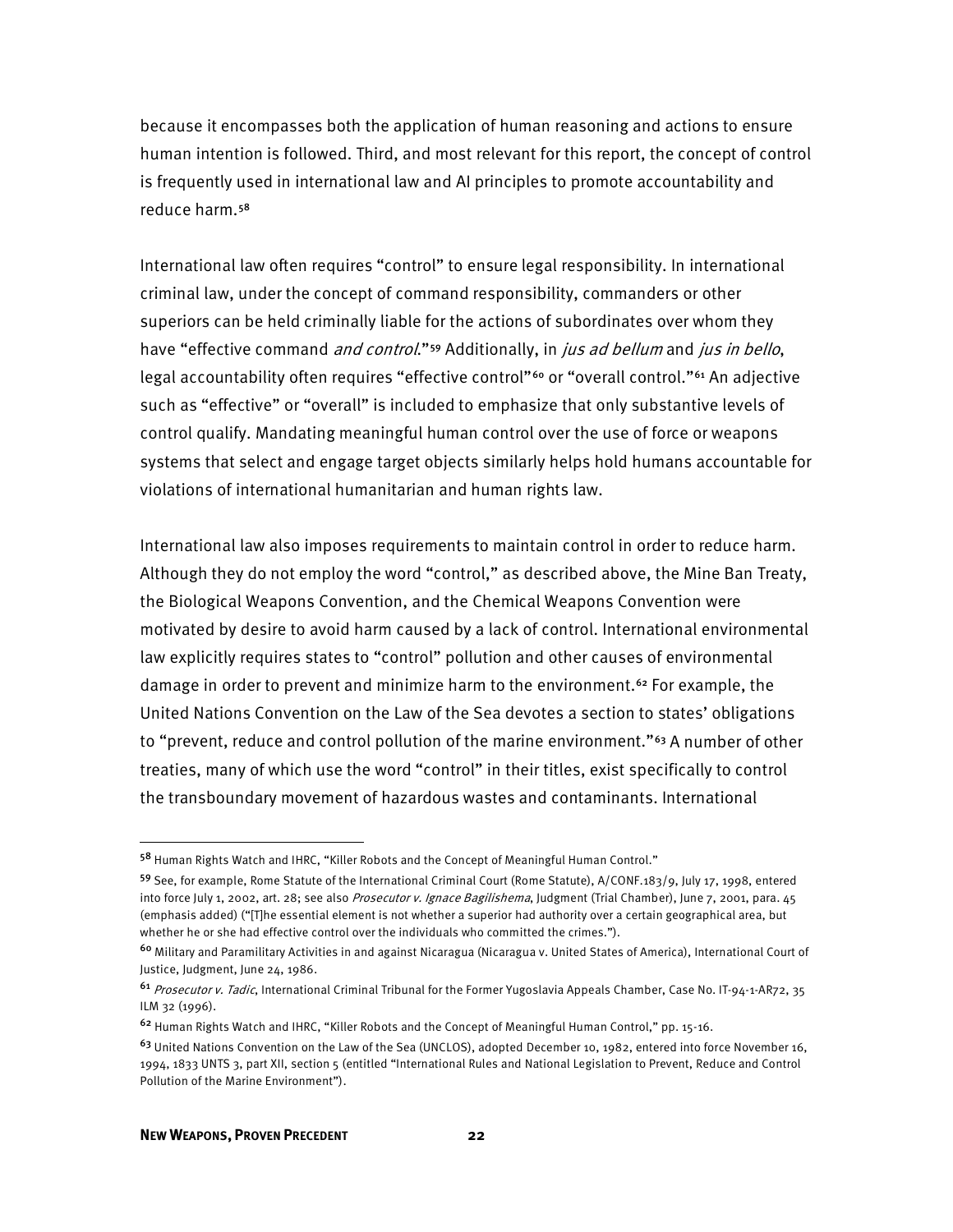environmental law thus shows that a state's obligation to exercise control has found acceptance within the international community and offers a promising model for a comparable duty in the context of regulating the use of weapons.<sup>[64](#page-27-0)</sup> Like state control over pollution, human control over weapons serves to prevent harm to unintended victims and across national borders. The notion of meaningful human control over weapons systems and the use of force thus fits neatly into existing international law frameworks.

 Documents setting out AI principles provide additional support for using human control as a guiding principle for the development, deployment, and governance of AI-driven technology. In fact, the principle of human control of technology itself is present in 64 percent of the documents studied in "Principled Artificial Intelligence."[65](#page-27-1) The UNI Global Union, for example, states that AI systems need to maintain "the legal status of tools, and legal persons [need to] retain control over, and responsibility for, these machines at all times."<sup>[66](#page-27-2)</sup>

<span id="page-27-0"></span><sup>64</sup> Other treaties on pollution control include the Convention on the Control of Transboundary Movements of Hazardous Wastes and their Disposal, adopted March 22, 1989, 1673 UNTS 57, entered into force May 15, 1992; Convention to Ban the Importation into Forum Island Countries of Hazardous and Radioactive Wastes and to Control the Transboundary Movement and Management of Hazardous Wastes within the South Pacific Region, adopted 1995, entered into force 2001; Convention on the Ban of the Import into Africa and the Control of Transboundary Movements and Management of Hazardous Wastes within Africa, adopted January 30, 1991, entered into force April 22, 1998, 30 ILM 773.

<span id="page-27-1"></span><sup>&</sup>lt;sup>65</sup> Fjeld et al., "Principled Artificial Intelligence," p. 53.

<span id="page-27-2"></span><sup>66</sup>UNI Global Union, "Top 10 Principles for Ethical Artificial Intelligence" (2017),

 http://www.thefutureworldofwork.org/media/35420/uni\_ethical\_ai.pdf (accessed September 3, 2020), p. 8.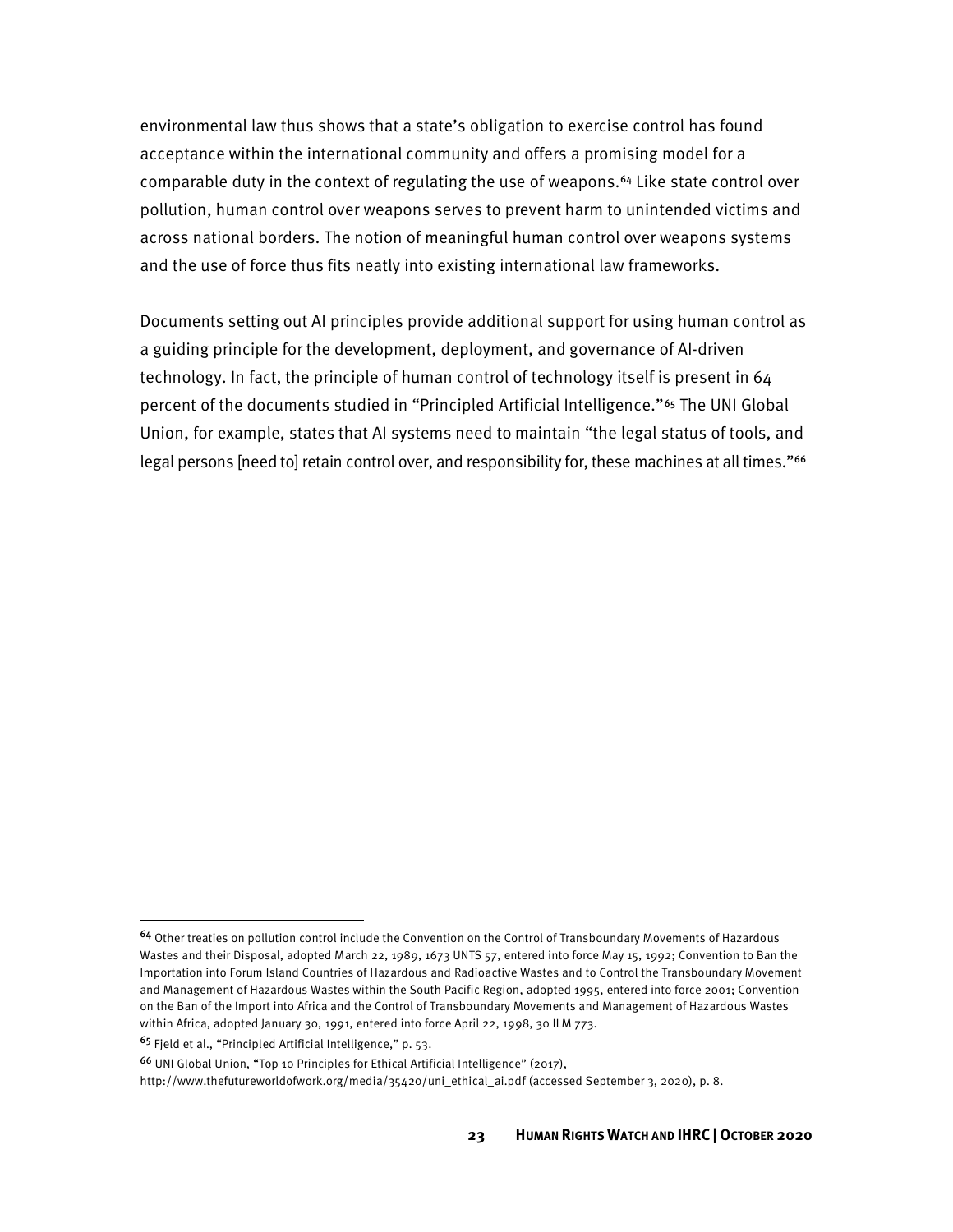# **V. Conclusion**

 say these goals are too difficult to accomplish. States have successfully governed unacceptable weapons in the past. They can and, given the high stakes, should do so again. Negotiating a new treaty on fully autonomous weapons is a challenging but feasible endeavor. While states will have to tailor the instrument to address the distinctive characteristics of this emerging technology, they will not be in uncharted territory. The elements of a new treaty provide a starting point for discussion and offer an effective model for addressing the concerns raised by fully autonomous weapons. Drafters can also draw on and adapt existing international law and AI principles when developing the structure and content of the treaty. Finally, the precedent discussed in this report can help generate political support by showing states that they have adopted similar norms in the past. States that wish to preserve meaningful human control over the use of force and prevent the next dangerous revolution in warfare should not be swayed by skeptics who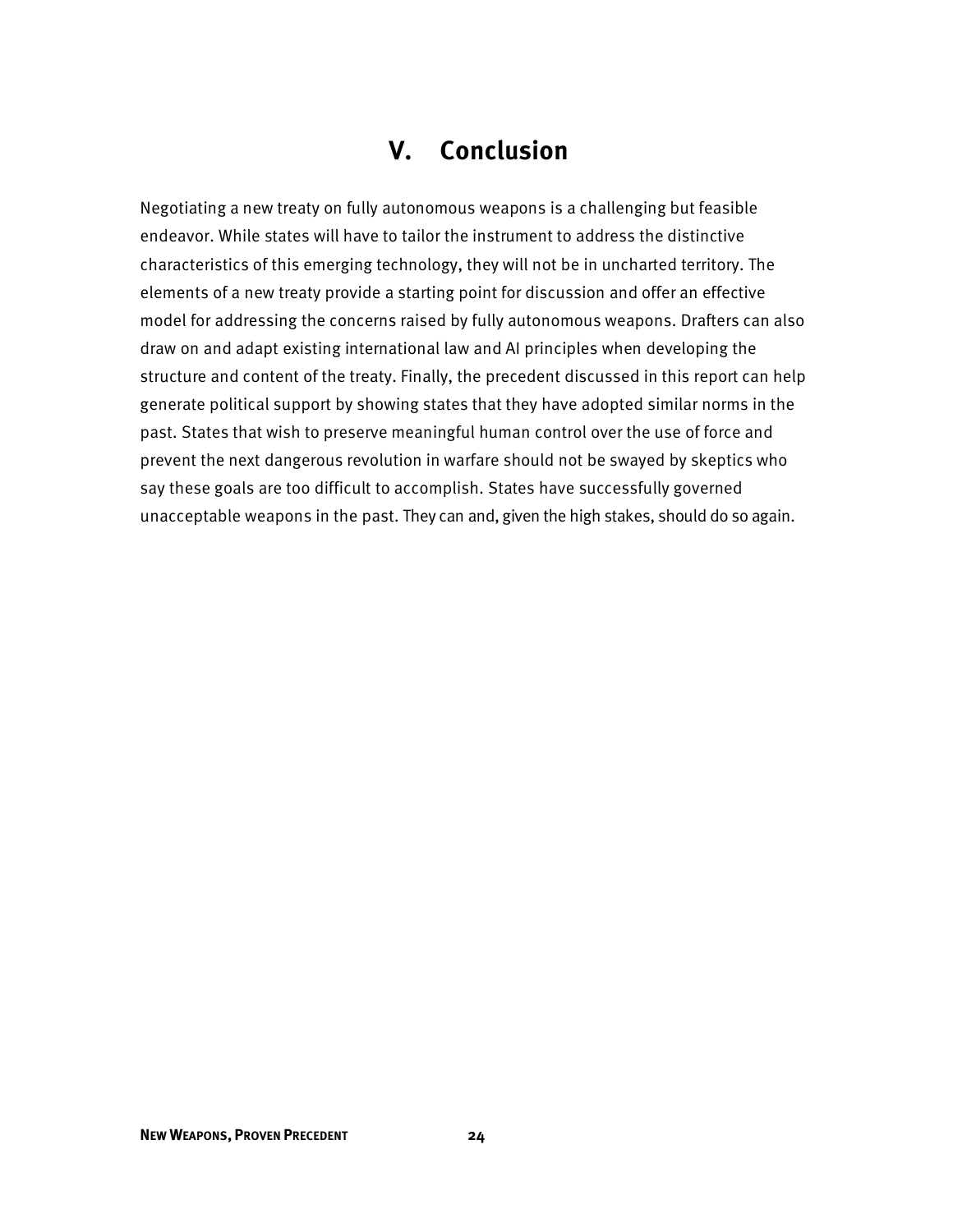## **Acknowledgments**

The lead writer of this report was Bonnie Docherty, senior researcher in the Arms Division at Human Rights Watch and associate director of armed conflict and civilian protection at the Harvard Law School International Human Rights Clinic (IHRC). Alev Erhan, Ayako Fujihara, Daniel Moubayed, and Shaiba Rather, IHRC students, contributed significantly to the research, analysis, and writing of this report.

This report was reviewed and edited by Arms Division executive director Steve Goose and advocacy director Mary Wareham. James Ross, legal and policy director, and Tom Porteous, deputy program director, provided legal and programmatic review. This report was prepared for publication by Jacqulyn Kantack, associate in the arms division, Fitzroy Hepkins, senior administrative manager, and José Martinez, administrative officer.